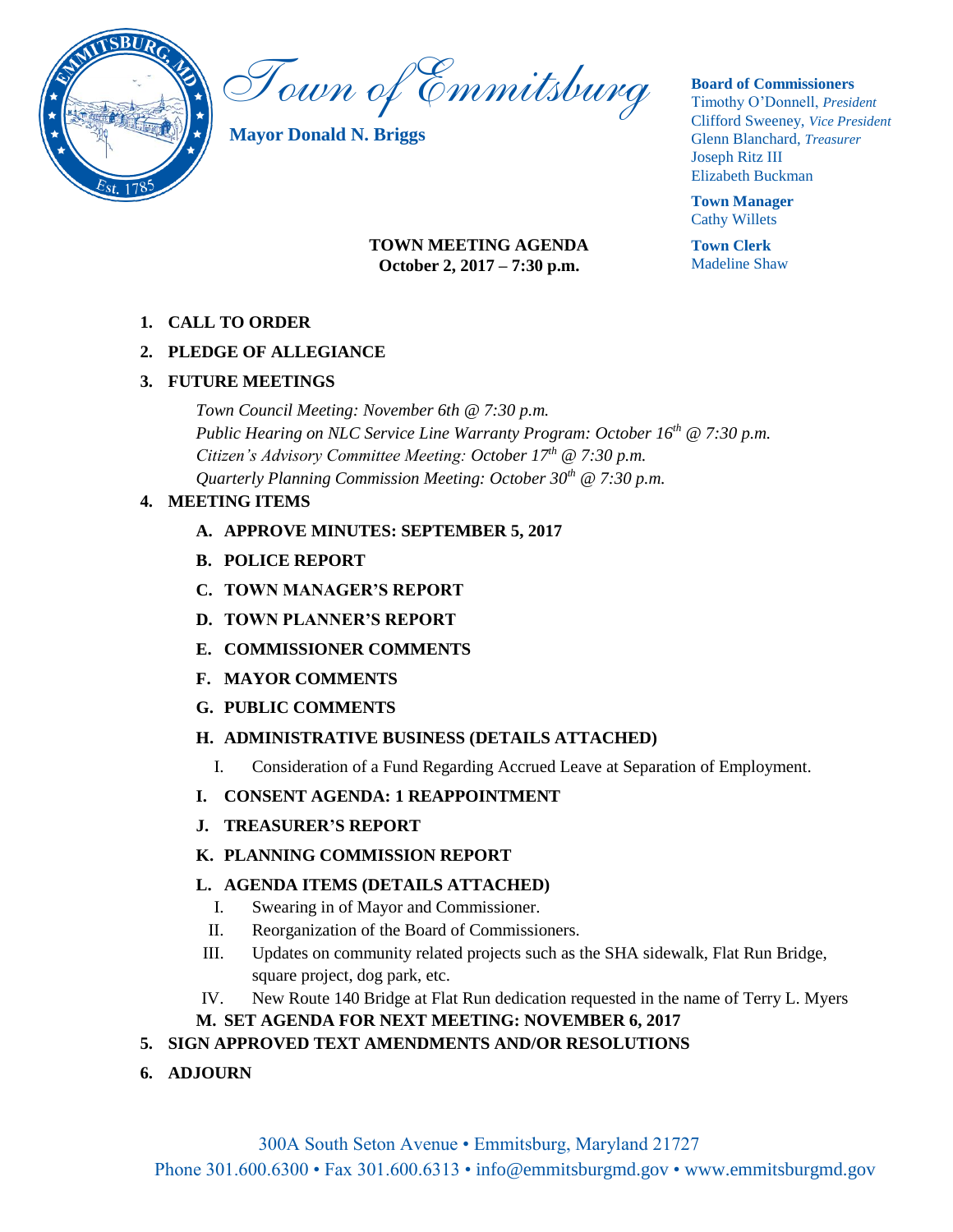## **A. APPROVE MINUTES:** SEPTEMBER 5, 2017

# Town Meeting<br>October 2, 2017 Agenda<br>A. APPROVE MINUTES: SEPTEMBER 5, 2017 **MINUTES TOWN MEETING September 5, 2017 Emmitsburg Town Office**

**Present:** Mayor Donald Briggs; Commissioners: Glenn Blanchard, Elizabeth Buckman, Joseph Ritz III, Clifford Sweeney, and Tim O'Donnell, President. *Staff Present*: Cathy Willets, Town Manager; Madeline Shaw, Town Clerk; Amy Naill, Code Enforcement Officer; and Susan Cipperly, Town Planner. *Others Present*: Deputy Ted Mostoller.

#### **I. Call to Order**

Commissioner Tim O'Donnell, President of the Board of Commissioners, called the September 5, 2017 Town Meeting to order at 7:30 p.m. EST. Pledge of Allegiance was recited. Upcoming meetings were reviewed.

#### **Approval of Minutes**

The Minutes of the August 7, 2017 Town Meeting were approved as modified. Motion by Commissioner Buckman, second by Commissioner Ritz III. Passed 3-0 in Favor. Commissioner Blanchard and Sweeney absent.

*Note*: Commissioner Sweeney arrived at 7:36 p.m. Commissioner Blanchard at 7:38 p.m.

#### **Police Report:**

Deputy Ted Mostoller presented the police report from August 2017 (exhibit attached). Deputy Mostoller mentioned four of the seven disorderly conducts were Mount St. Mary's (MSM) students. The deputies also assisted fireboard twice and other police departments twice. One of the traffic arrests was a juvenile. Deputy Mostoller stated the Town's first National Night Out was held August 1<sup>st</sup>. Since another school year is starting, Deputy Mostoller reminded residents to look for children crossing the streets, obey speed limit signs, and to be respectful of school buses. He also encouraged residents to lock their vehicles, keep valuables out of sight, and close garage doors at night. Commissioner Ritz III asked if there was any follow-up from MSM security regarding the students disorderly conduct. Deputy Mostoller explained MSM is very cooperative. The students' names were given to the school, and the school has authority to take administrative action because the school has an off-campus housing code of conduct policy for students. Commissioner O'Donnell asked if any of the collisions were related to the construction traffic. Deputy Mostoller responded they were not, and he encouraged residents to be patient with the construction traffic.

#### **Town Managers Report:**

Cathy Willets, Town Manager, presented the Town Manager's Report from July 2017 (exhibit attached). Ms. Willets mentioned staff put a new street light on Reeney Circle, and the contractor knocked over another street light and hit another service line, which are repaired now. She added staff continues to re-mark the 10" water line for the Flat Run Bridge Project, which is currently a point of tension as the contractor is requesting to move the 10" line even though the town specifically stated the town would not be responsible for moving the water line before the project started. If the Town has to move the water line, it could cost the Town \$19,000. Commissioner Ritz III asked if there would be a delay in project completion. Ms. Willets clarified there could be, but it would be a result of the contractors hiring for work. In regards to parks, Ms. Willets explained the dog park fence request for proposal (RFP) has been collected. The cable fence in Community Park has been replaced with a board fence for safety reasons. Ms. Willets added Rainbow Lake is at spillway level and the wells are eight feet below their optimal level in 2011. The Town's annual leak detection specialist found a significant leak that was losing about 3 million gallons of water a quarter and a few minor leaks. 7.95 inches of precipitation were received in July resulting in a surplus of 1.96 inches over the last six months. Approximately 42.2% of water treated in July was wild water. There were no spills of untreated sewerage. The waste water treatment plant exceeded its capacity once during July 2017. The LG Sonic Algae Control system is being adjusted for new blue algae that is blooming. Ms. Willets explained the lack of signal for a month prevented the system from reaching its optimal level this year.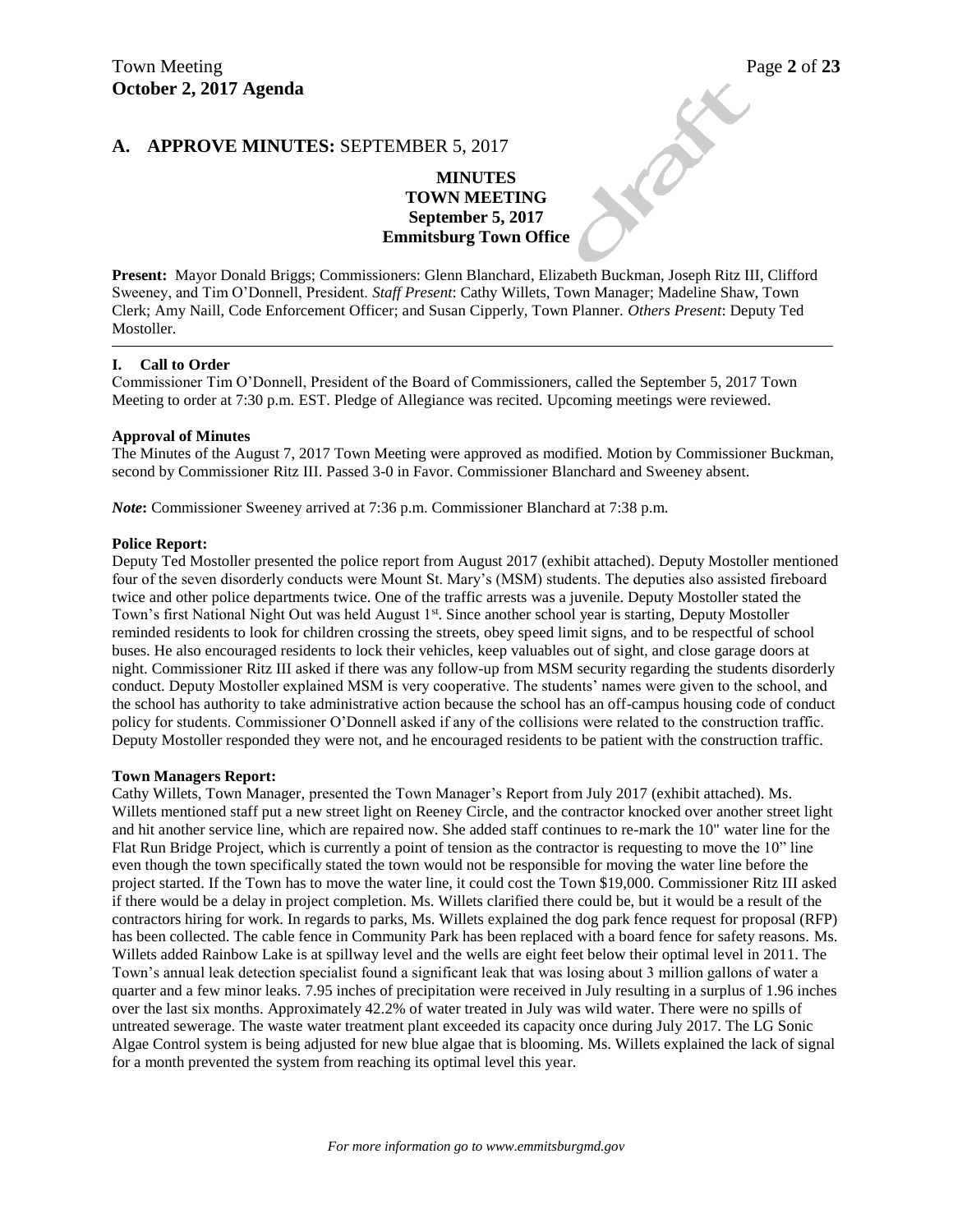## **Town Planners Report:**

Susan Cipperly, Town Planner, presented the Town Planner's Report from July 2017 (exhibit attached). Ms. Cipperly mentioned the State Highway Administration (SHA) sidewalk project has been taking up much of her time. She takes residents' complaints and forwards them onto SHA, and sometimes the complaints result in a re-design that involves her. The Sustainable Communities program needs to be recertified every 5 years; the application has been submitted and is being reviewed by DHCD. She also explained the Emmit Gardens Playground application is underway. Ms. Cipperly mentioned she has included which projects she will be working on between now and the October 2nd Town Meeting so they Board could be aware. One of the future projects is composing the Geographical Information System (GIS) database with the knowledge of public works staff. Also, the fiscal year 2018 Community Legacy funding application is due in November. She stated there are several enforcement violations that need to be reviewed, and she would also like to update several ordinances to reflect newer policies. Commissioner Ritz III asked for information on the Emmit Gardens playground. Ms. Willets explained Ms. Cipperly has been "jumping through hoops" and trying to determine how to complete the application for FEMA; the goal is to have the playground built early spring and the FEMA application completed by the end of September 2017. Commissioner Ritz III inquired about having the pine trees near the proposed playground site in Emmit Gardens removed. Town staff will look into specifics on tree removal once the FEMA application is submitted.

#### **Commissioner Comments:**

- Commissioner Buckman: She explained she has witnessed a number of accidents at the intersection of Lincoln Avenue/South Seton, and she asked if a right-turn only lane could be installed on Lincoln Avenue for entering onto South Seton. The Board discussed the possibility and mentioned the matter had been discussed in years prior. The Board requested the Citizens Advisory Committee (CAC) research the matter and bring a recommendation to the Board. Commissioner Buckman added the CAC has recommendations to move public comment first in the Town agenda to encourage more public comment. The CAC also recommends making the wording politer in code enforcement letters and putting charitable organizations contact information on the letter for anyone who needs assistance. There was discussion over the legal basis of the letters and putting non-town organizations on a town letter. Town staff suggested providing a copy of the code enforcement letters to the CAC for outreach, but suggested residents may not want others knowing their personal information. Ms. Cipperly added its very rare residents call stating they can't afford to comply. Commissioner Buckman will discuss with the CAC.
- Commissioner Ritz III: Reminded residents to vote in the election on Tuesday September 26<sup>th</sup> 2017.
- Commissioner Sweeney: None.
- Commissioner Blanchard: He encouraged residents to spread the word about the September Food Bank food-drop.
- Commissioner O'Donnell: He reminded residents that hunting season is starting, so the multi-user trails will be open on Sundays only. Also, a promotional video set is being completed on the trails and town. He thanked Commissioner Ritz III for his service on the Board of Commissioners and wished him luck in the upcoming election. He concluded by encouraging residents to vote on September  $26<sup>th</sup>$ .

#### **Mayor's Comments:**

Mayor Briggs attended numerous meetings in August 2017. He started by wishing Madeline Shaw and Tyler Shaw a happy wedding anniversary. He thanked Pastor John Talcott for hosting the Narcotics Anonymous meeting every Monday at Christ Community Church. Mayor Briggs explained he met with Joe Lebherz over a few concerns the Town has been having regarding students living off campus. He also met with Roger Wilson regarding adding an afternoon TransIt bus ride to the northern part of Frederick County. Mayor Briggs also met with Frank Davis in regards to the fire hall and impact the SHA projects might have on it, and Bob Brennan, Vice President of Mount St. Mary's, on having safety regulations for off campus housing (e.g. mold testing, radon testing, etc.). He has been working with Commissioner Buckman on getting a Boys and Girls Club in the northern part of Frederick County, but \$95,000 funding is needed. He congratulated Thurmont Little League, which features five Emmitsburg players, on making it so far in playoffs. He also informed the Town that the National Fallen Fire Fighters event will occur October  $7<sup>th</sup> - 9<sup>th</sup>$ .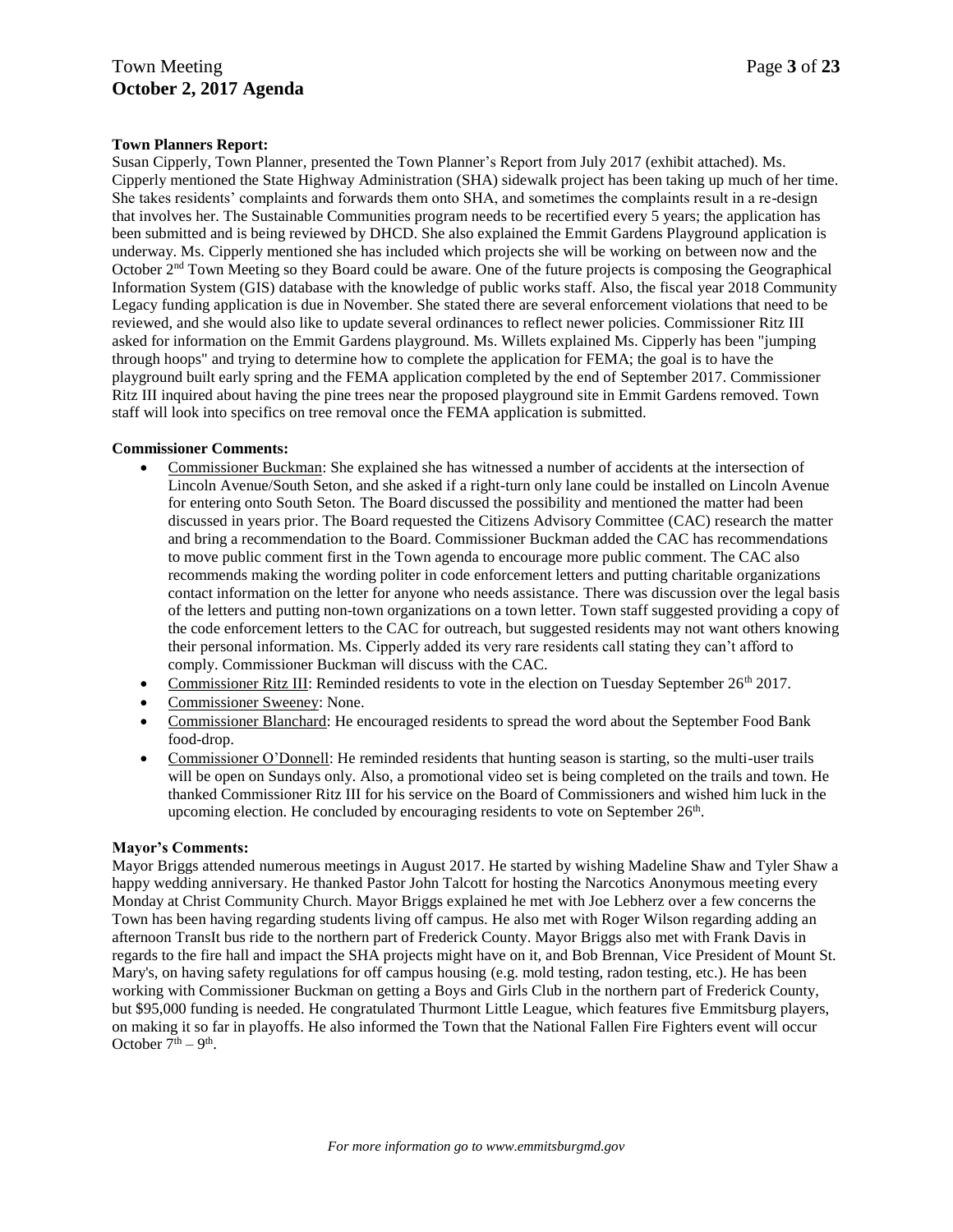## **Public Comments:**

*Jennifer Joy, 4035 Carrick Court-* Ms. Joy introduced herself as a commissioner candidate for the September 2017 elections. She explained she has lived in Emmitsburg, Maryland for 14 years, and she has a background in public affairs. She reviewed her work experience and her volunteer work in the Town. If elected, she would like to continue building the Town, getting residents involved, opening lines of communication, and providing local community activities among other items.

## **Administrative Business:**

 $\triangleright$  Vigilant Hose Company Request for May 2018 Road Closure: Frank Davis, President of the Vigilant Hose Company presented the request for a May 2018 road closure. Mr. Davis explained the Vigilant Hose Fire Company has decided to hold the annual spring fling on May 19, 2018 within the town limits (instead of at MSM) in hopes of attracting more people. He explained the event can draw as many as 2,000 people, so for safety reasons Vigilant Hose would like to close Creamery Road from the entrance of Quality Tire to Creamery Way between 10:00 a.m. and 6:00 p.m. Ms. Willets added town staff does not see a problem with the request, and town staff did check with SHA, who recommended completing a special event permit and putting a sign board on Route 15 so the public knows to use an alternate route. Safety wise, Town staff recommends putting the sign board on Route 15 because it would keep people from taking the highway exit then having to turn around. Commissioner Ritz III asked about the Mother Seton Carnival, which would set-up the day after the spring fling. No Board members stated any other concerns.

*Motion:* To allow for the closing of Creamery Road as described by the Vigilant Hose Company on May 19, 2018. Motion by Commissioner Sweeney, second by Commissioner Ritz III. Vote: 5-0 in Favor.

*Note***:** Agenda rearranged in courtesy of Amanda Haddaway, Human Resource (HR) Contractor for the Town.

#### **Agenda Items**

Agenda #3- Updates to the Employee Handbook for Consideration: Amanda Haddway, HR Answer Box, explained the town's employee handbook was revised to be in compliance with Human Resource Law and to improve best practice policies. Ms. Willets added there was a few items added, legal changes, and format changes. Commissioner O'Donnell asked Ms. Willets if town staff was comfortable with the changes. Ms. Willets confirmed she was. Ms. Haddaway reviewed the change document that specifies the revisions in the September 5, 2017 agenda packet. Ms. Haddaway explained the footer of the document was changed to specify the employment was at-will and the document is not a contract for employment. She also changed any references to human resource to the Town Manager because initial concerns would be directed to the Town Manager as there is no full-time HR staff member. Ms. Haddaway reviewed the other changes stating the legal protection and law compliance the changes supported. She concluded by mentioning the handbook was in pretty good shape and the changes were pretty minor compared to other handbooks she has reviewed. The Board had no further discussion.

*Motion:* To accept the modifications to the Emmitsburg Town Employee Handbook as presented. Motion by Commissioner Buckman, second by Commissioner Blanchard. Vote: 5-0 in Favor.

## **Administrative Business Continued:**

 Proclamation: September National Substance Abuse Prevention Month: Mayor Briggs requested Commissioner O'Donnell read the proclamation making September 2017 National Substance Abuse Prevention Month. Commissioner O'Donnell read the proclamation.

*Motion:* To endorse this proclamation.

Motion by Commissioner Blanchard, second by Commissioner Sweeney. Vote: 5-0 in Favor.

 $\triangleright$  Approval of 2017 Chevrolet Silverado: Ms. Willets informed the Board that the truck needing replacement is a 2003 GMC Sonoma with 110,000 miles. She explained town staff contacted four dealerships to get pricing, but only two uniform bids were received back as the other two organizations would not provide detailed bids. She specified the new truck would be a 2017 Chevrolet Silverado 2500HD 4WD Regular Cab 133.6" work truck with a plow package. The two pricings were \$48,633.00 from Criswell Chevrolet of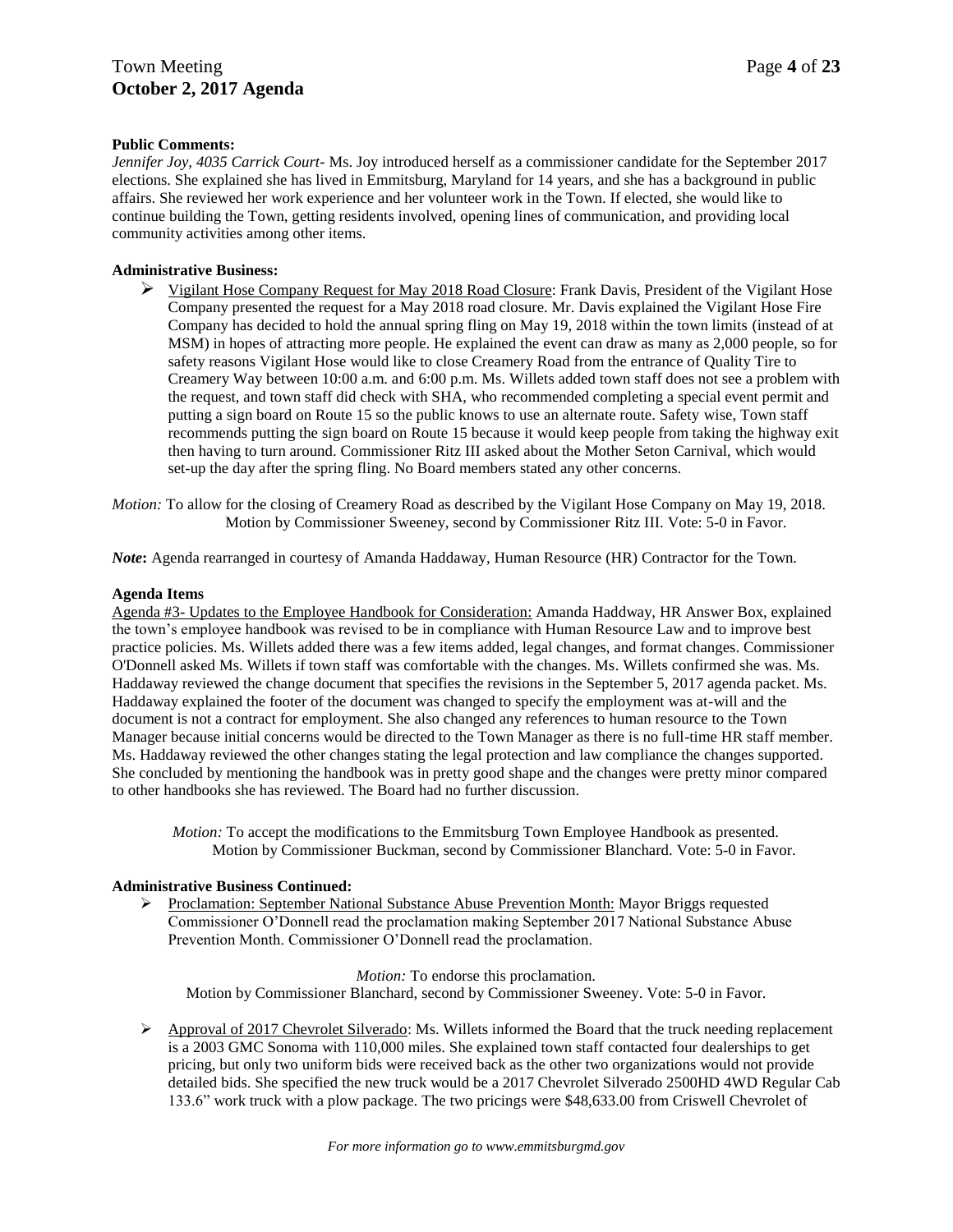Thurmont, and \$46,996.82 from Wantz Chevrolet. She explained staff recommends purchasing the truck from Wantz Chevrolet Inc. because the price is the best and the Town receives favorable customer service from the company. Commissioner Ritz III asked about the budget. Ms. Willets responded the vehicle would be a cash item that is depreciated over 10 years, and there was no specific line item in the budget for it because the enterprise fund is used to purchase the truck. There was no more Board discussion.

*Motion:* To replace the 2003 GMC Sonoma with the 2017 Chevrolet Silverado from Wantz Chevrolet. Motion by Commissioner Buckman, second by Commissioner Blanchard. Vote: 5-0 in Favor.

#### **Consent Agenda:**

Ms. Willets stated Dwight Baumgardner, with the Parks and Recreation Committee, and Brandy Malocha, with the Citizen's Advisory Committee, are resigning from their respective positions. In regards to re-appointments, Commissioner Ritz III informed the Board that the six individuals on the Parks and Recreation Committee were appointed two years ago and therefore need to be reappointed as their term has expired. The six individuals are David Maze, Shannon Cool, Cynthia Canadas, Matt Myers, Jen Myers, and TJ Burns. The term is two years, 09/21/2017 to 09/21/2019. The Board accepted the resignation of the two individuals.

*Motion:* To re-appointment the six individuals to serve on the Parks and Recreation Committee. Motion by Commissioner Blanchard, second by Commissioner Sweeney. Vote: 5-0 in Favor.

#### **Treasurer's Report:**

Commissioner Blanchard presented the Treasure's Report for August 2017 (exhibit attached). Commissioner Blanchard mentioned the operating balance going forward is \$5,372,993.

#### **Planning Commission Report:**

None as there was no meeting.

#### **II. Agenda Items Continued**

Agenda #1- Ordinances to Amend Title 13 Public Services for Consideration: Ms. Willets summarized the proposed ordinances that she reviewed in detail in the August 7, 2017 Town Meeting. The Board determined to vote on the ordinances after Ms. Willets summary. Ms. Willets reminded the Board the changes are intended to provide consistency, protect residents/town staff, and create clear guidelines. She also mentioned the ordinances were all reviewed by the Town Attorney, John Clapp. Policy 2017-03 creates consistency across the Town on what portion of the service lines are the responsibility of the property owner and the Town. Commissioner O'Donnell asked for clarification on P17-03 in regards to clogs. Ms. Willets clarified clogs on the town's responsibility side will be fixed by the Town unless the clog is determined to be a result of the property owner's neglect or misuse such as flushing diapers down the toilet, dumping grease down the sink, etc. Commissioner Ritz III asked if historically the problems with water meters is freezing, which Ms. Willets confirmed.

> *Motion:* To accept Ordinance 17-05 as modified. Motion by Commissioner Buckman, second by Commissioner Sweeney. Vote: 5-0 in Favor.

> *Motion:* To accept Ordinance 17-06 as modified. Motion by Commissioner Sweeney, second by Commissioner Blanchard. Vote: 5-0 in Favor.

> *Motion:* To accept Ordinance 17-07 as modified. Motion by Commissioner Sweeney, second by Commissioner Buckman. Vote: 5-0 in Favor.

> *Motion:* To accept Policy P17-03 as presented. Motion by Commissioner Buckman, second by Commissioner Sweeney. Vote: 5-0 in Favor.

Commissioner Ritz III asked for clarification on the next steps with the approved policy and ordinances. Ms. Willets explained the changes will be highlighted in the next water bill that is mailed at the end of September 2017.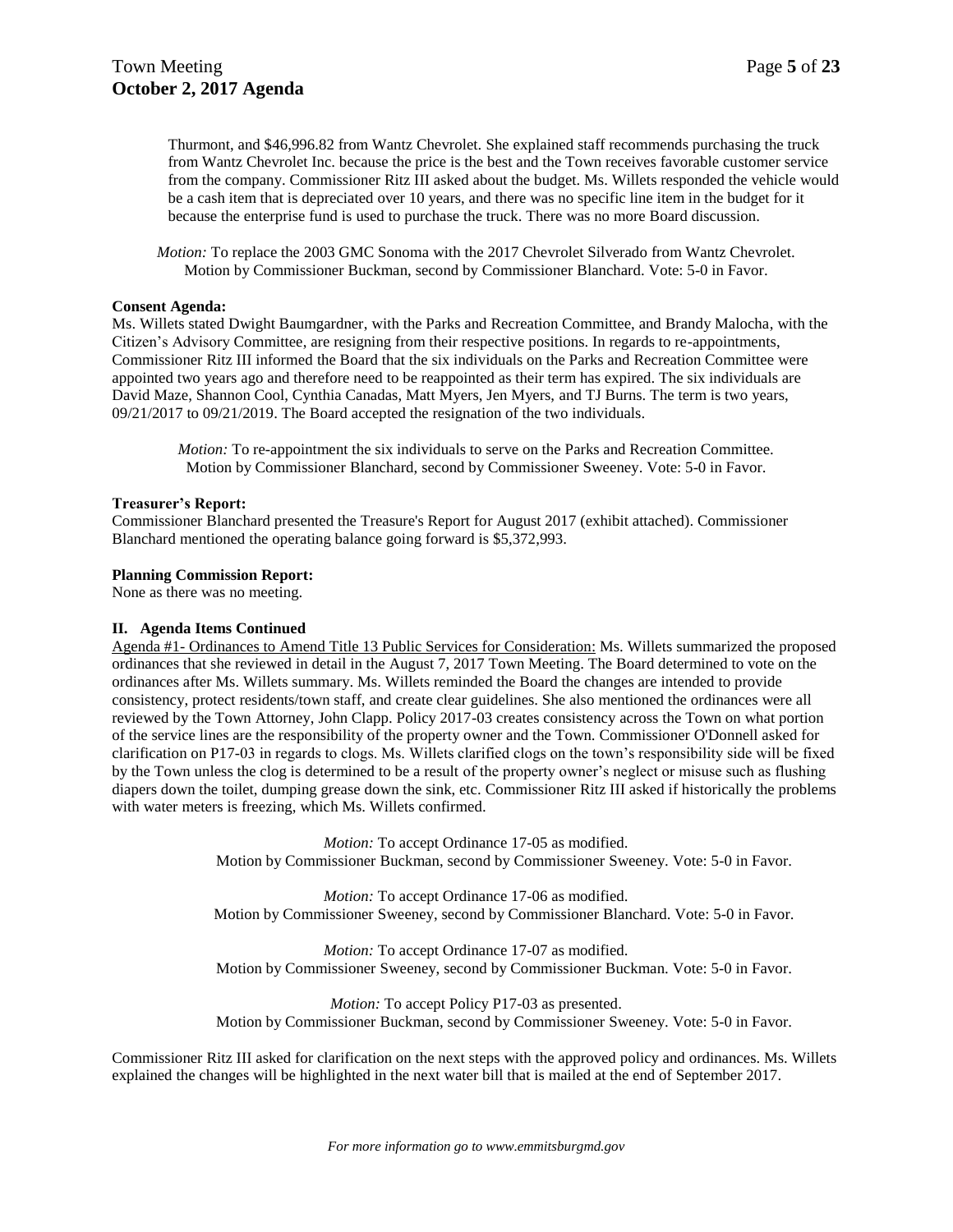Agenda #2- Consideration and Public Hearing Regarding Text Amendments Related to Place of Worship as a Use in Various Sections of the Zoning Ordinance: Susan Cipperly, Town Planner, reviewed the proposed amendments and history of how the amendments came into question. She reviewed the federal laws, focusing on the Religious Land Use and Institutionalized Persons Act of 2000, which protects religious institutions from discrimination in the zoning codes where theaters/meeting halls for large secular assembles of people are allowed. Ms. Cipperly reviewed two zoning maps showing where places of worship are currently allowed and the current B2 commercial zone. She then reviewed the summary of changes that are being considered in the proposed ordinances, which are specified on page 30 of the September 5, 2017 Town Meeting Agenda. Some of the changes include changing the definition of place of worship, replacing "church" with "place of worship," modifying uses permitted in the residential zones and village zone.

*Note***:** 5-minute recess was called by Commissioner O'Donnell at 9:33 p.m.

Commissioner O'Donnell mentioned procedurally the meeting needs to be temporarily closed to be moved to the public hearing phase. He explained he did not want to get to far into the content, which is why he called a brief recess.

> *Motion:* To temporarily close the Town Meeting. Motion by Commissioner Sweeney, second by Commissioner Blanchard. Vote: 5-0 in Favor.

#### **Public Hearing:**

Ms. Cipperly continued explaining the modification of the ordinances and reviewing a summary of each proposed ordinance and the changes featured within. Commissioner O'Donnell invited public input. Pastor John Talcott, Christ Community Church, mentioned he initiated the modification because he believes churches should not be discriminated against in the zoning code. Commissioner Buckman asked why the language was changed from church to place of worship. Town staff clarified there cannot be any religious discrimination in the Town Municipal Code per federal law. Commissioner Ritz III inquired why place of worship is not mentioned in the R-1, R-2, or R-3 districts anymore. Ms. Cipperly explained the Planning Commission recommended the language be omitted because allowing places of worship, theaters, and auditoriums in the residential areas could cause traffic problems among other problems where residents live. There was discussion over spot zoning and procedures in regards to spot zoning. There was discussion over growing the Town's city-center. Commissioner Buckman encouraged the Town to be growth minded. Ms. Cipperly reminded the Board that walk-ability is more prominent for a place of worship in Town rather than in a residential district. Commissioner Buckman inquired if the zoning changes align with the Town's future plans. Ms. Cipperly clarified it does and recommended the Board re-look at the Comprehensive Plan.

> *Motion:* To accept Ordinance 17-08 with modifications as presented. Motion by Commissioner Ritz III, second by Commissioner Buckman. Vote: 5-0 in Favor.

*Motion:* To accept Ordinance 17-09 as modified. Motion by Commissioner Buckman, second by Commissioner Blanchard. Vote: 5-0 in Favor.

*Motion:* To accept Ordinance 17-10 as modified. Motion by Commissioner Sweeney, second by Commissioner Buckman. Vote: 5-0 in Favor.

*Motion:* To accept Ordinance 17-11 as amended. Motion by Commissioner Blanchard, second by Commissioner Sweeney. Vote: 3-2 in Favor. Commissioner O'Donnell, Sweeney, and Blanchard in Favor. Commissioner Buckman and Ritz III against.

*Motion:* To accept Ordinance 17-12 as modified. Motion by Commissioner Sweeney, second by Commissioner Buckman. Vote: 5-0 in Favor.

*Motion:* To accept Ordinance 17-13 as modified. Motion by Commissioner Buckman, second by Commissioner Ritz III. Vote: 5-0 in Favor.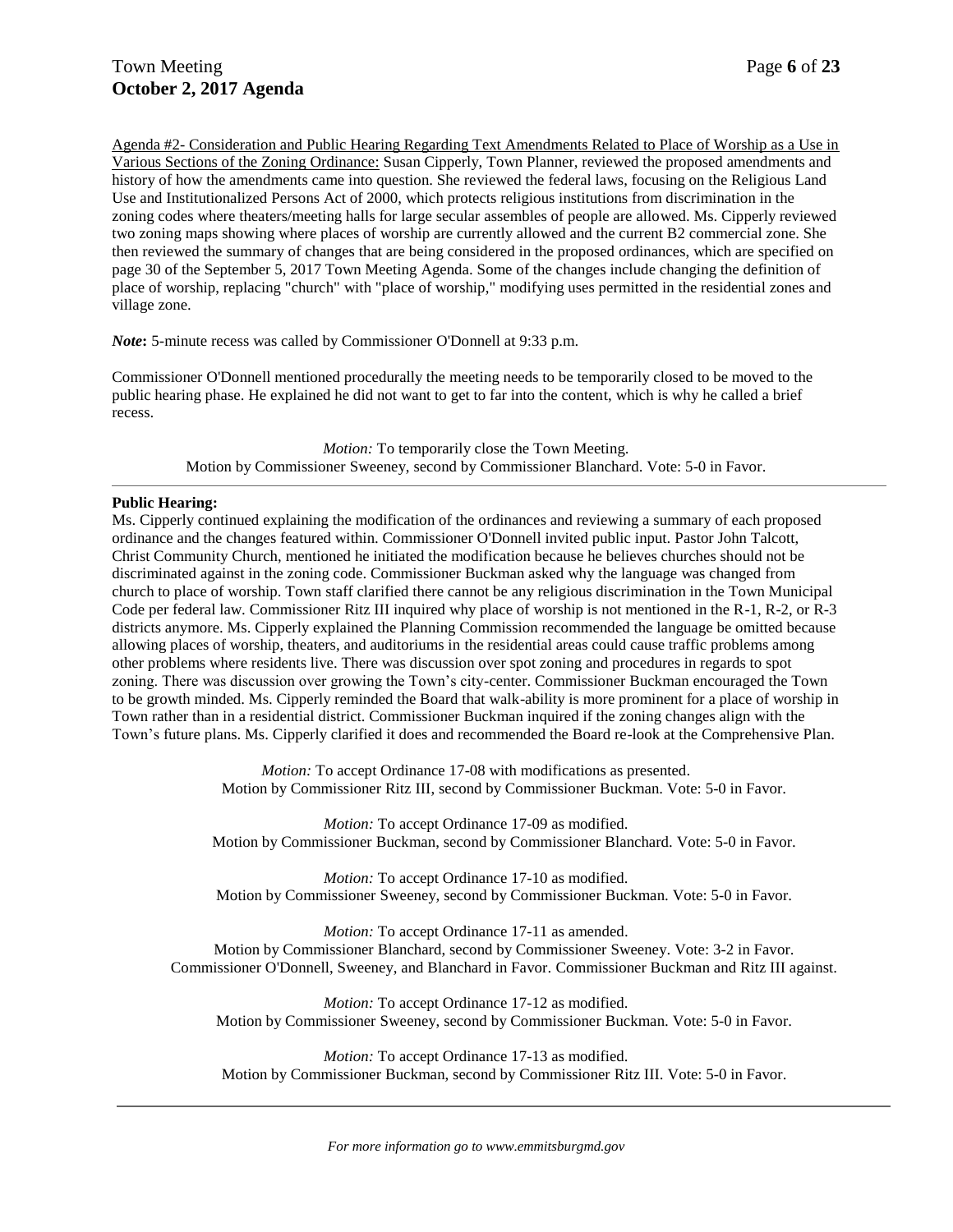Agenda #4- Town Storm Water Management As Related to Update on MS-4 Permit: Cathy Willets, Town Manager, introduced the Town's storm water management as related to the update on the MS-4 permit. She explained Maryland Department of the Environment (MDE) is requiring compliance. Susan Cipperly, Town Planner, further explained the permit is called Municipal Separate Storm Sewer Systems (or MS-4), and it creates guidelines for municipalities that connect to the Chesapeake Bay. The permit is a point system, and points can be earned by completing actions such as teaching the public about storm water, planting trees, street sweeping, managing construction storm water run-off, etc. She explained the Town of Bowie has recently received a hefty fee for not being in compliance with the MS-4 permit. MDE has also mandated that all municipalities need to reduce the amount of impervious surfaces by using gravel surfaces or completing a stream restoration. Ms. Cipperly explained some of the actions align with the Green Team, and town staff will be required to receive training. Commissioner O'Donnell asked if there was a hard deadline. Ms. Willets explained there is not at the moment, but progress needs to be made by December 2017. The Town is not responsible for SHA streets. The Board requested an update in November 2017.

## **Set Agenda Items for October 2, 2017 Town Meeting**

- 1. Swearing in of Mayor and Commissioner.
- 2. Updates on community related projects such as the SHA sidewalk, Flat Run Bridge, square project, dog park, etc.
- 3. New Route 140 Bridge at Flat Run dedication requested in the name of Terry L. Myers.

The Board discussed the desire to be more specific with agenda items in hopes of getting more public members to attend meetings and understand what is going to be reviewed at the next town meeting. There was unanimous consent for the October 2nd Town Meeting agenda. The Board will hold a public hearing for the National League of Cities Service Line Warranty Program on October 16<sup>th</sup> 2017.

#### **III. Sign Approved Text Amendments and/or Resolutions**

#### **IV. Adjournment**

With no further business, the September 5, 2017 Town Meeting was adjourned at 10:32 p.m. EST. Motion to close the meeting by Commissioner Sweeney, second by Commissioner Ritz III. Vote: 5-0 in Favor.



Respectfully submitted,

Madeline Shaw Town Clerk

Approved: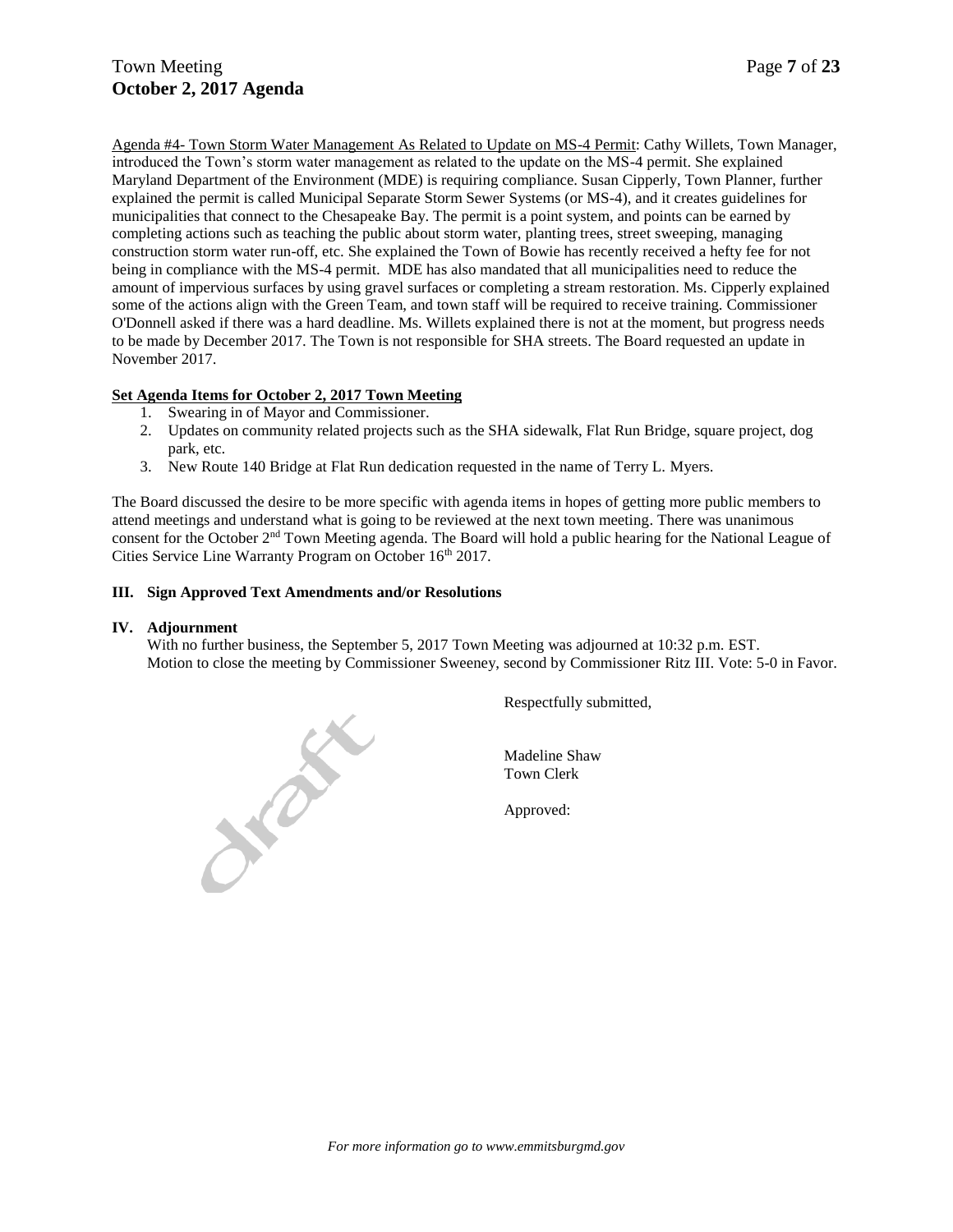**B. POLICE REPORT:** Presentation by deputies at the meeting.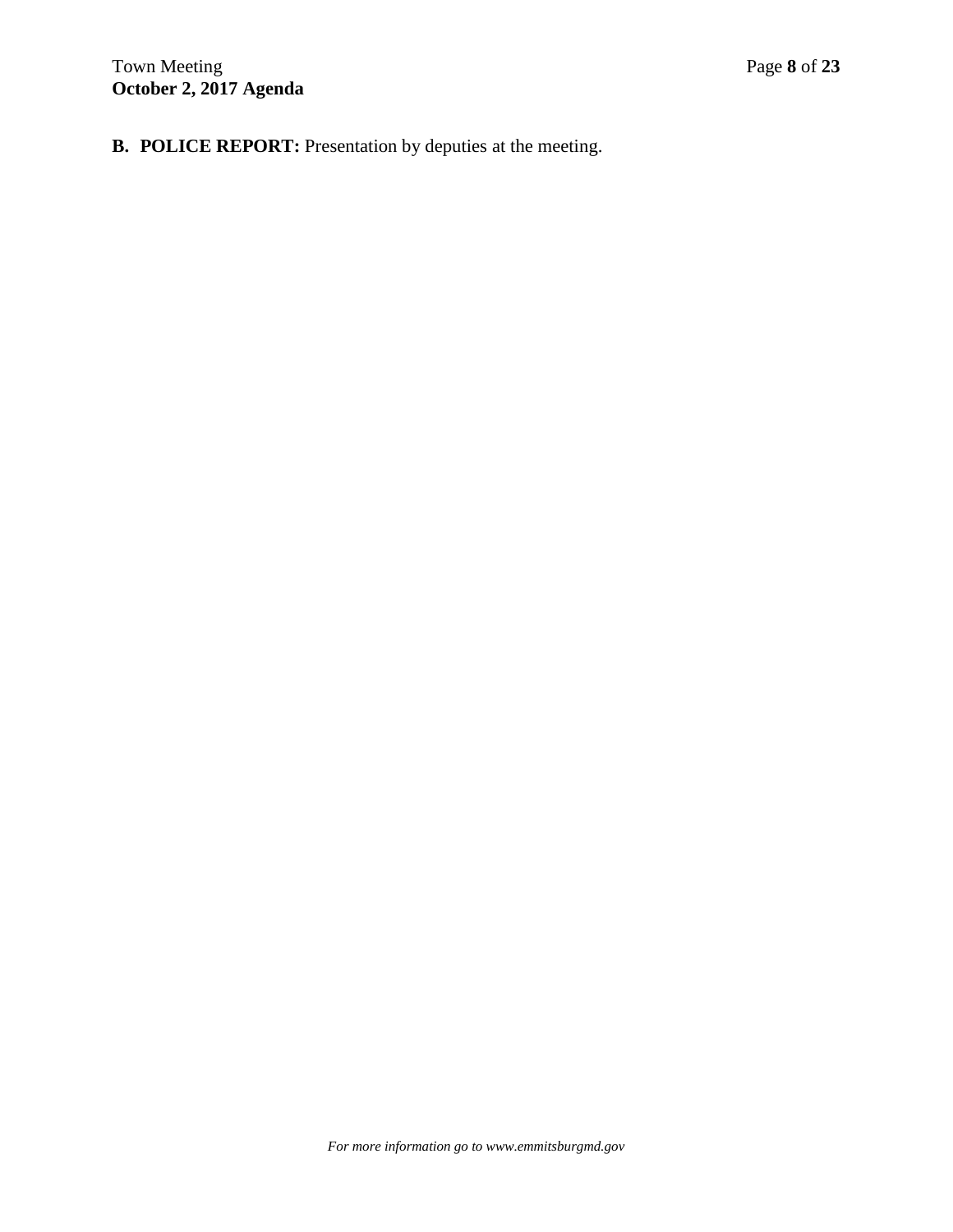# **C. TOWN MANAGER'S REPORT**

## **Town Manager's Report AUGUST 2017 Prepared by Cathy Willets**

## Streets:

- Staff dug out a section of millings along East Lincoln Ave. walkway and put cold patch down.
- Staff repaired some leaning street signs around Town.
- Staff weed ate weeds in curbs, sidewalks, & tree wells on East Main Street.
- Staff conducted a maintenance check on street lights in all developments.
- Staff took down #71 street light in front of 513 West Main St. The fixture was broke off and leaning.
- Staff tightened fixture to #51 street light in front of 200 West Main St. The fixture was loose and leaning.

## Sidewalk and Bridge Project:

- Staff dug up and installed some new curb boxes on West Main St.
- Staff marked utilities as needed on Main St.

## Parks:

- Staff mowed, trimmed, weed killed in parks.
- Staff weed killed, rotor tilled, and drug grass off of ball-field #1 in Community park.
- Staff weed killed and drug grass off of all ball-fields
- Staff cut up large tree limb that fell in Memorial Park.
- Staff weed ate, push mowed, and weed killed some areas inside of pool.
- Staff took out some old post and cable. Staff continued work on installing new board fence along Community park road.

## Water:

- Rainbow Lake is .1" below the spillway level (normal is 16.6 feet).
- The roughing filters are being backwashed four times a day and the DE filters are being done once per week.
- Our wells are now on average 7.25' below their May 2011 levels.
- Water production and consumption. We produced an average of 308,465 GPD. We consumed an average of 268,616 GPD. The difference is "Backwash Water" ... (16.70%).
	- 45.7% of this water came from wells.
	- 4.7% of this water came from Mt. St. Mary's.
	- 54.2% of this water came from Rainbow Lake.

We purchased  $434,500$  gallons of water from MSM this month.

## Wastewater:

- We received about 5.40" of precipitation this month (the average is 3.39").
	- We have a precipitation **SURPLUS** of 4.79" over the last six months. The average precipitation for the period from March 1 through August 31 is 24.96". We have received 29.75" for that period.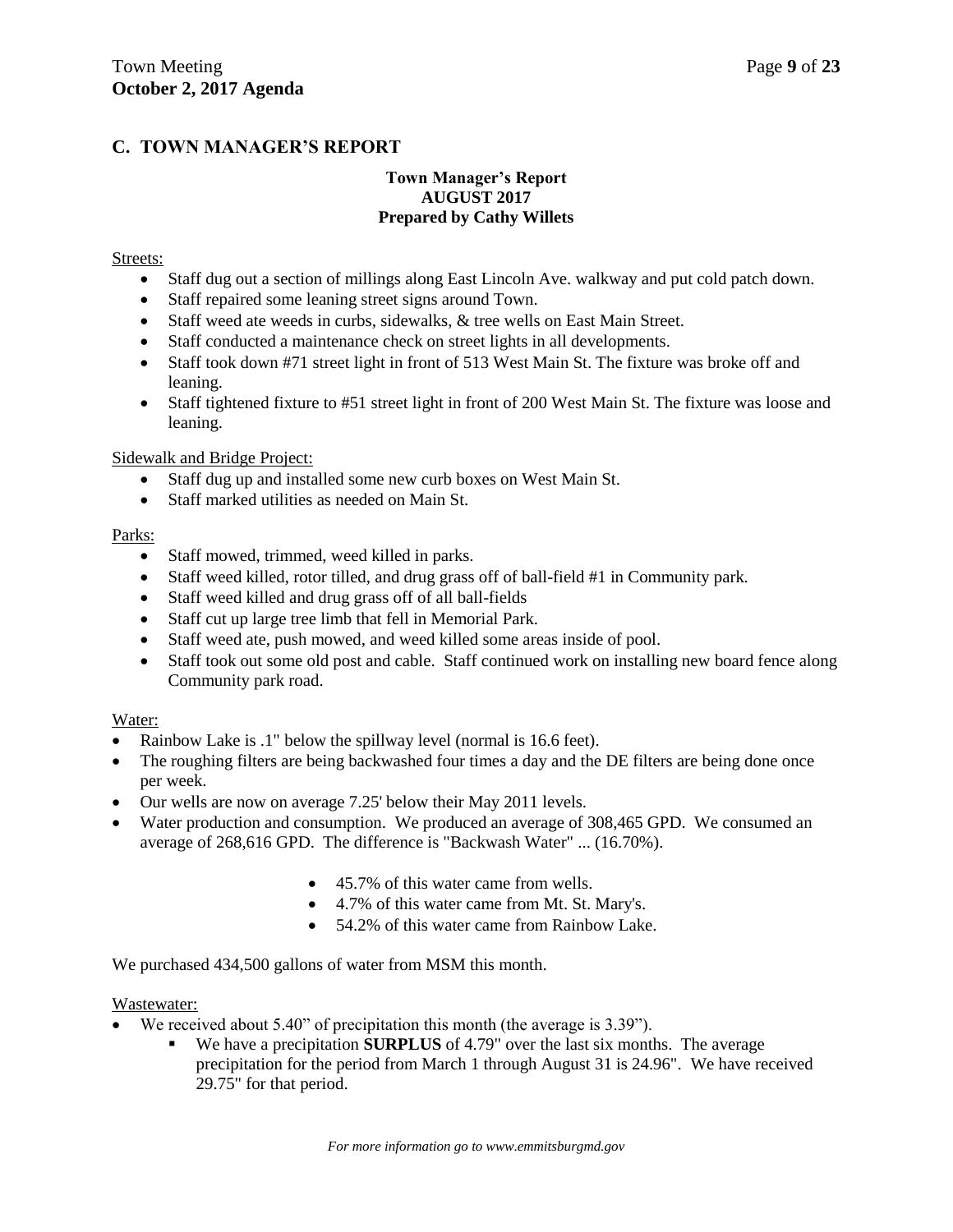- Wastewater Treatment:
	- We treated an average of 472,000 GPD (consumed 268,616 GPD) which means that 43.1% of the wastewater treated this month was "wild water".
	- We had no spills of untreated sewerage in the month of August.

**Trash:** Trash pickup will remain Mondays for the remainder of the month of October.

## **Meetings Attended:**

- 08/01 Met with Mayor
- 08/04 Staff meeting
- 08/07 Attended Town Meeting
- 08/07 Met with resident regarding home business
- 08/08 Attended meeting with water and sewer staff
- 08/08 Attended SHA meeting regarding updates on bridge and sidewalk
- 08/09 Attended meeting with staff to review Final FY17 budget
- 08/10 Attended MS-4 permit/impervious surface meeting with Town Planner in Frederick
- 08/10 Attended support staff meeting
- 08/15 Attended department head meeting
- 08/16 Met with Mayor
- 08/17 Attended meeting with water department and water meter representative re: water usage audit
- 08/17 Met with Town Planner to review dog park fence proposals
- 08/21-25 Out of office vacation
- 08/28 Met with Public Works Dir and Water/Sewer Supt. to go over bridge project and impact on town waterline
- 08/29 Met with staff and engineer to go over bridge project and town waterline
- 08/30 Attended semi-annual gym reservation meeting
- 08/30 Attended staff meeting to go over new proposed employee handbook
- 08/31 Attended meeting with SHA, Milani construction, staff and engineer to go over the bridge project and impact on town waterline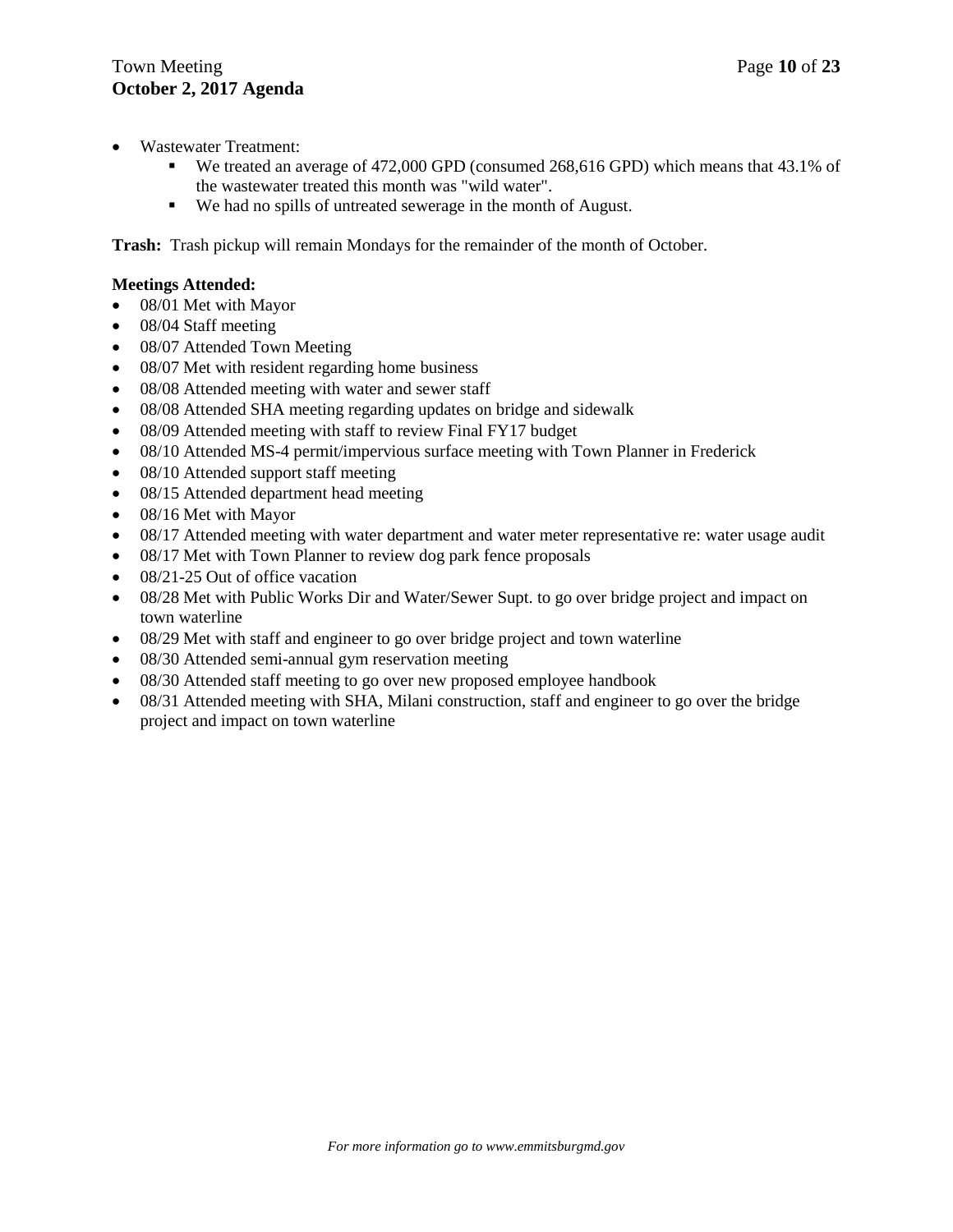

# **Fluid Pinpointing Services, Inc.**

Water Leak Detection / Utility Locating

September 7, 2017

Town of Emmitsburg 300A South Seton Avenue Emmitsburg, MD 21727

Attn: Dan Fissel

Re: 2017 Water Leak Detection Survey

Dear Mr. Fissel,

Fluid Pinpointing Services, Inc. conducted a system wide leak detection survey for the Town of Emmitsburg, MD, on approximately 75 miles of existing domestic water lines. The survey pinpointed 4 - leaks at approximately 54,720 total gallons per day. The survey took place on May 22 and 26, July2 and August 23. This is the first leak survey that I have conducted for the town, if further surveys are approved I am estimating a 2 day leak survey if leaks are not present. The goal for any water distribution system is to reduce water loss and by conducting a water leak detection survey annually the town saves money by reducing pump times, electricity, chemicals, man hours in overtime by not repairing leaks after working hours and of course saving millions of gallons of water.

Recommendations - Conduct a water leak detection system survey annually, this will keep the system tight. If the budget approves 2 xs per year, spring and fall.

If you have any questions, please contact me. Sincerely,

Gregory J. Klimovsky President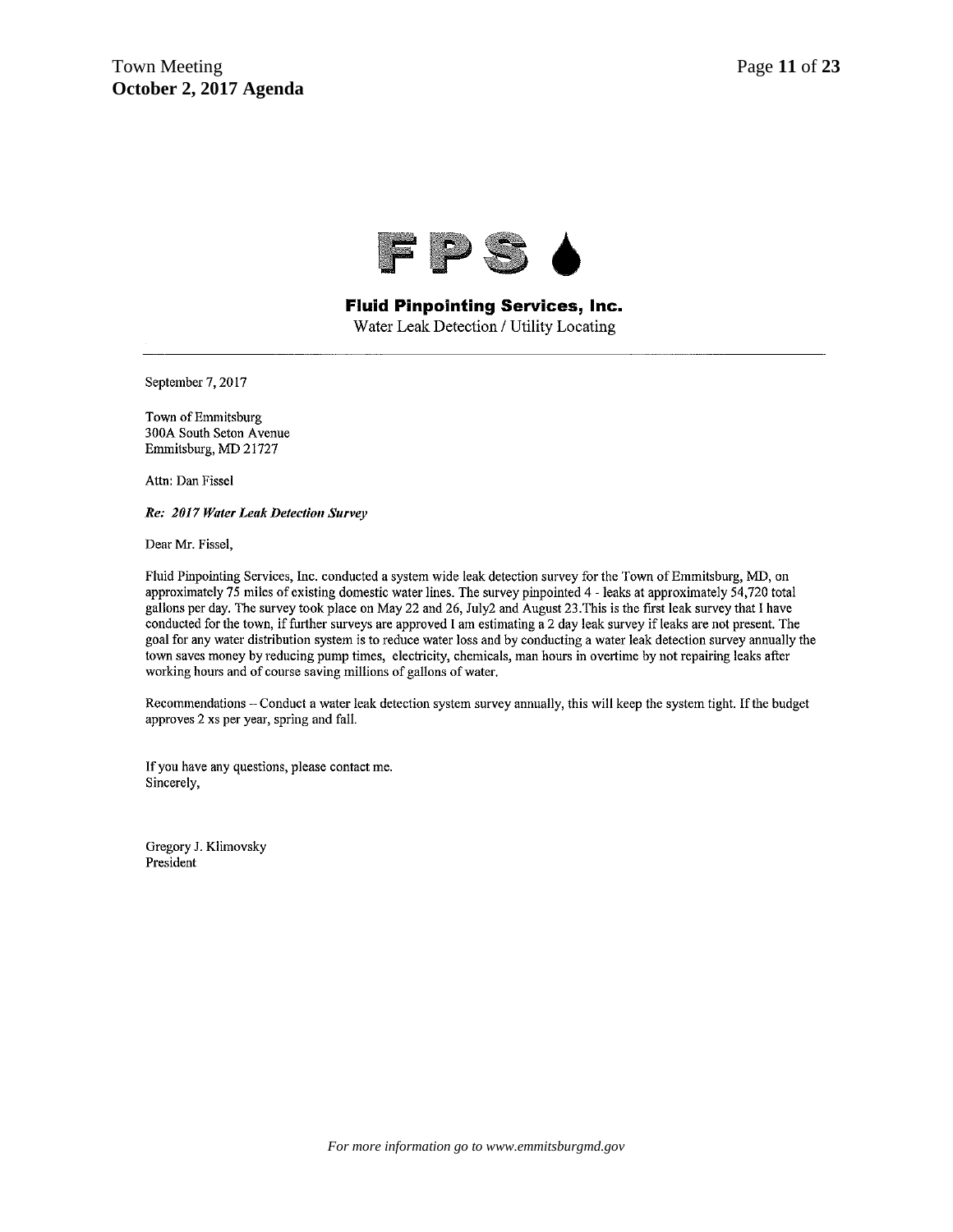

**Fluid Pinpointing Services, Inc.** Water Leak Detection / Utility Locating

# FINAL SUMMARY OF SURVEY AND PINPOINTING REPORT

Client: **Town of Emmitsburg** 

Date: 8/23/17

Period Covered: May 22 and 26, July 2, August 23

**SURVEY DATA:** 

Distance Surveyed in Miles: Approximately 75

## **PINPOINTING DATA:**

| Leak Type:            | <b>Number of Leaks:</b> | <b>Total Estimated (GPM):</b> | <b>Total Estimated (GPD):</b> |
|-----------------------|-------------------------|-------------------------------|-------------------------------|
| Main Line             |                         | 25                            | 36,000                        |
| Valve                 | 1                       | 1                             | 1,440                         |
| Hydrant               |                         | 2                             | 2,880                         |
| Meter                 |                         |                               |                               |
| Service / House Side  |                         | 10                            | 14,400                        |
| Service / Street Side |                         |                               |                               |
| Other                 |                         |                               |                               |
| Totals:               | 4                       | 38                            | 54,720                        |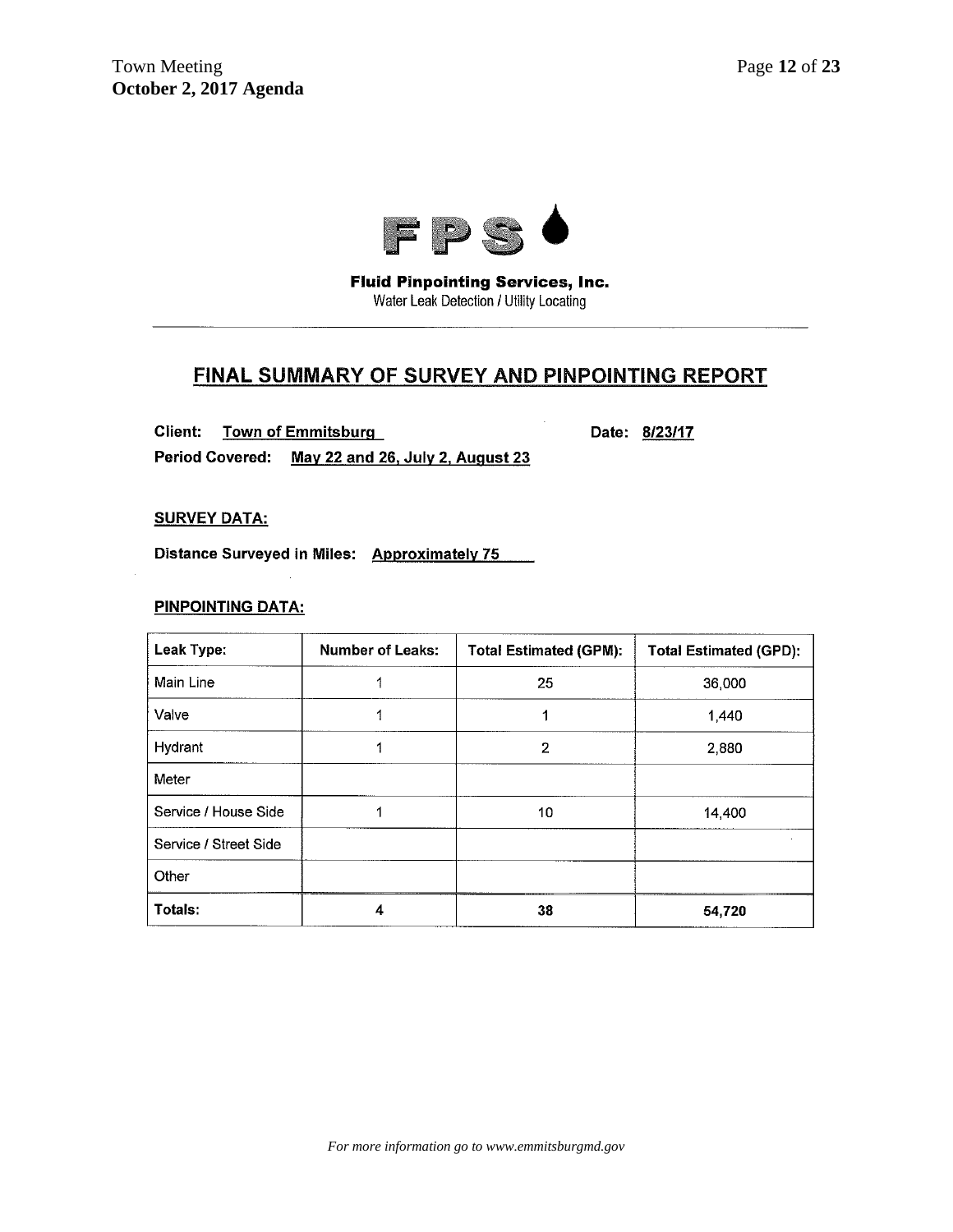# **PARKING ENFORCEMENT REPORT AUGUST 2017**

| <b>Total:</b>                        | \$1,280.62 |
|--------------------------------------|------------|
|                                      |            |
| Funerals                             | 1          |
| <b>Parking Ticket Money</b>          | \$205.00   |
| Meter Bag Rental                     | \$4.00     |
| <b>Parking Permits</b>               | \$230.00   |
| <b>Meter Money</b>                   | \$841.62   |
| Left Side Parking                    | 1          |
| <b>Other Violation</b>               |            |
| <b>Failure to Park between Lines</b> |            |
| Parked on Highway                    |            |
| Parked by Fire Hydrant               |            |
| Parked Blocking Road                 |            |
| Parked on Sidewalk                   |            |
| Parked in Crosswalk                  |            |
| <b>Restricted Parking Zone</b>       |            |
| <b>Overtime Parking</b>              | 65         |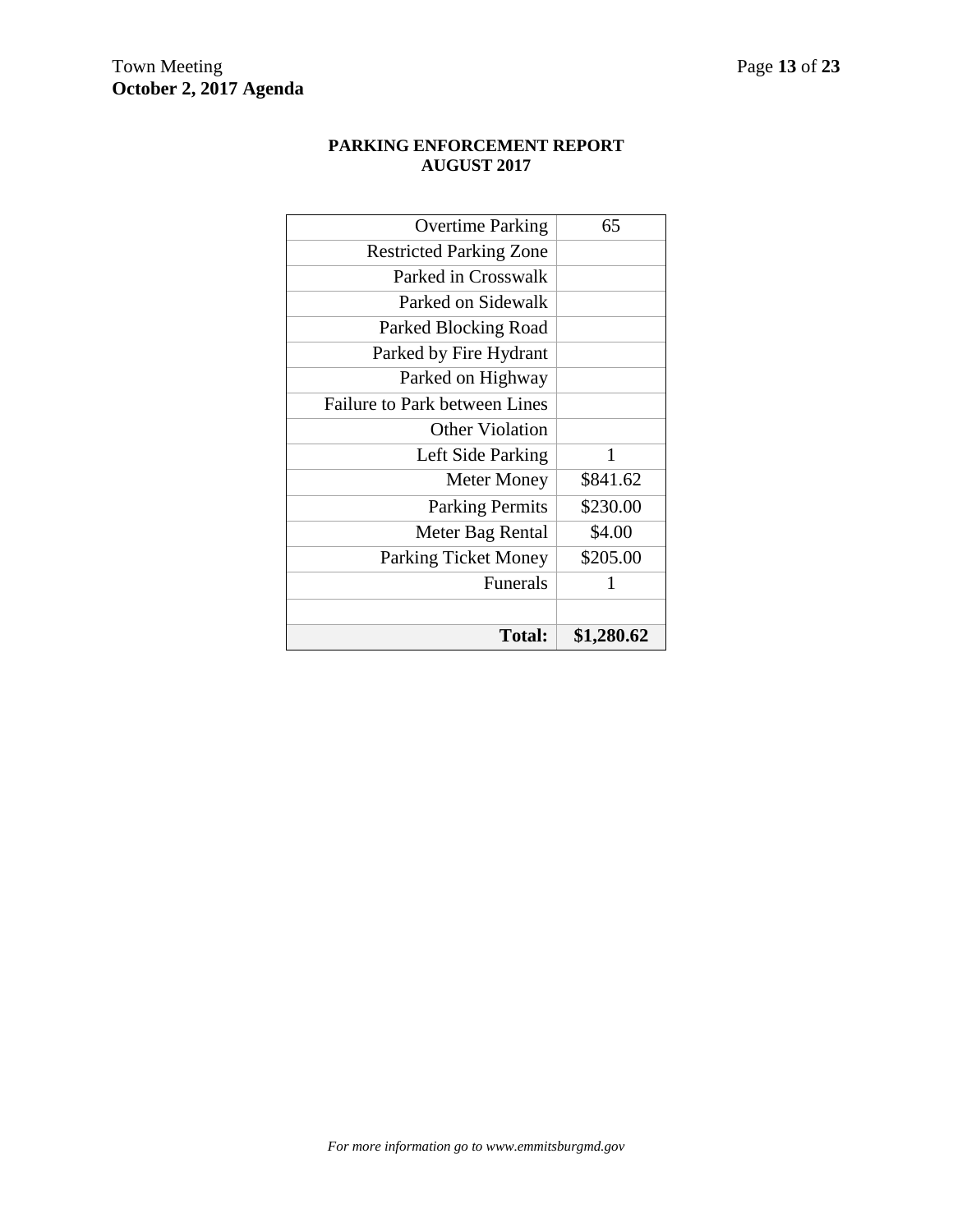# **D. TOWN PLANNER'S REPORT**

## **Town Planner's Report August 2017 Prepared by Susan H. Cipperly, AICP**

- 1. **Flat Run Bridge:** Coordinated with State Highway Administration (SHA) re meetings, questions. Met with contractors, town staff, SHA for progress meetings. Provided info for Ch. 99, website, etc., as needed.
- 2. **Sidewalk Project:** Met with town staff, SHA, and contractors in Emmitsburg as needed. with Fielded questions/complaints from residents along the work route and forwarded them to SHA project manager. Took photographs for website and posterity. Provide info to parking enforcement and office manager regarding areas that would need to be designated No Parking.

Sent e-mails to business community as needed.

- 3. **MS-4 Permit meeting: August 10 --** Attended meeting in Frederick with C. Willets on new requirements for Municipal Separate Storm Sewer System (*MS4*) permit program.
- 4. **Community Legacy:** Submitted July Quarterly Reports for FY2017: Project 00303, Facade & Restoration program; and Project 00416 Square Rehabilitation.

Processed grant agreement for Vigilant Hose Company to replace part of roof and paint trim on building at 25 W. Main.

- 5. **Sustainable Communities program:** Provided additional information to DHCD regarding 5-year renewal application (results by mid-November.)
- 6. **Dog Park** -- Provided info to potential responders to RFP. Received and reviewed bids for dog park fencing project. Met with C. Willets on Sept. 12 to award contract.
- 7. Grease Interceptor reports due July 10 were all received as of August 11, 2017.
- 8. Enforcement -- letters regarding several and various activity without permits. Notification and interaction with Frederick County permit office on several issues. Required removal of rooster from Irishtown Court in response to inquiry from neighbor. (Only hens allowed).

## 9. **Permits:**

Seton Center for 226 Lincoln Ave., new building. Follow-up on stormwater easement and performance guarantee with applicant and town attorney, plus reviewed plans to determine water/sewer capacity fees based on fixture count.

Provided info and issued permits for shed, signage, fences, swimming pool, decks, etc., as well as responded to business inquiries.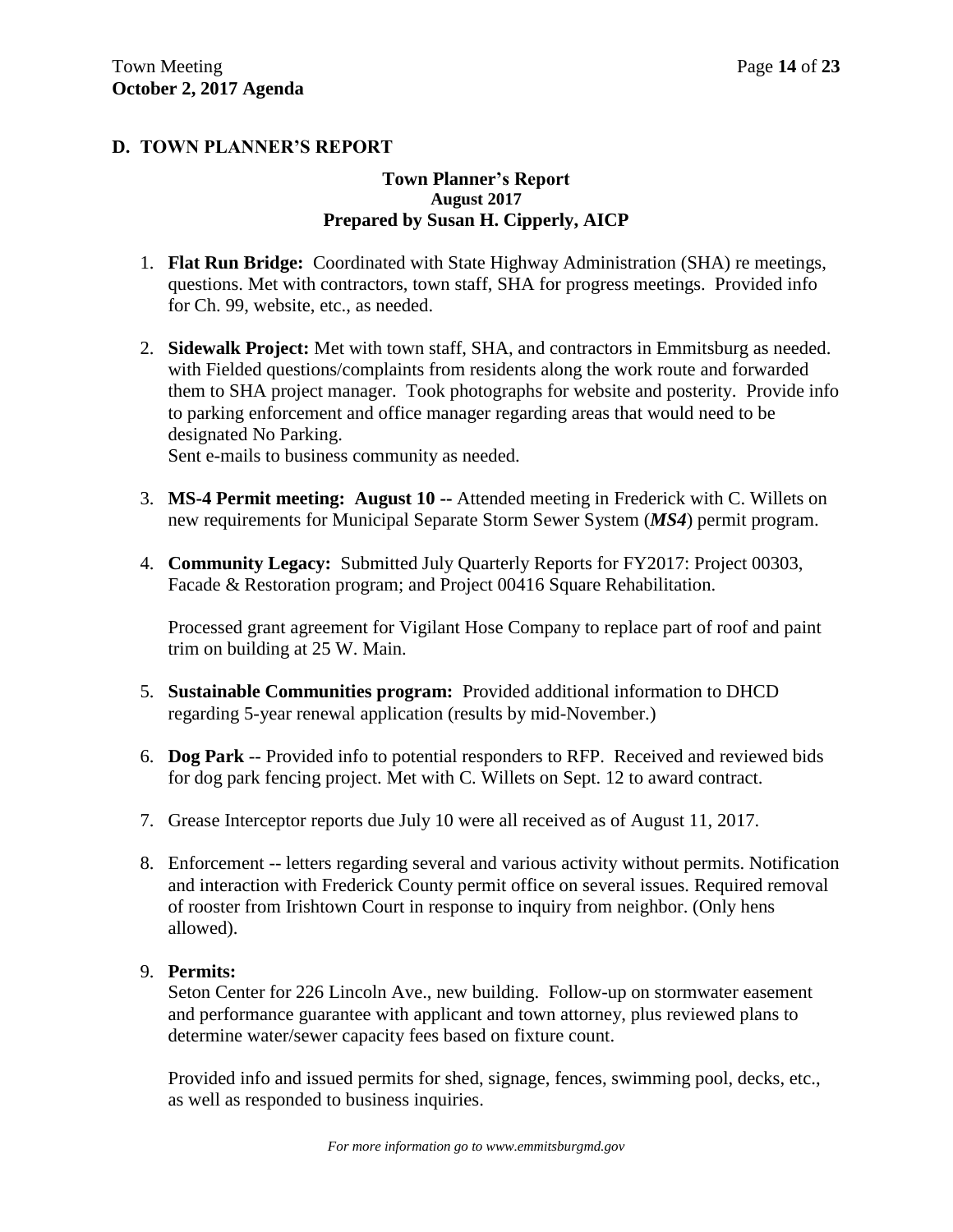- 10. Researched business address/phone/email with A. Naill, in response to request from Frederick County Economic Development.
- 11. Provided info re ordinance revision to C. Willets for inclusion in Town Meeting packet. Prepared and submitted public hearing advertisements to Frederick News Post re zoning ordinance changes.

# **Upcoming projects/activity as of September 18, 2017 - Planning and Zoning:**

**GIS** Water/sewer mapping with ALWI consultants per contract, followed by input of data.

**MS-4 (**Municipal Separate Storm Sewer System) permit report for 2016 and 2017 completed before December 2017. Next phase of MS-4 involves development of projects that will give the town credits toward reducing the impacts of impervious surfaces relative to stormwater runoff, pollution, groundwater recharge. This is a major project. Attending stormwater/floodplain conference Oct. 12 in Linithicum, MD.

# **Community Legacy**:

- o Application for FY2018 grant money for Facade/restoration and other potential project areas - November due date.
- o October 1 Quarterly reports for FY2016 and FY2017 Facade program and Square program.
- o Processing for newly approved facade projects and new applications.

**Emmit Gardens** playground MDE and FEMA applications.

**Planning Commission:** Review and develop comments for record plat affecting lot on Park Drive, Emmit Gardens -- September 25 PC agenda.

**Board of Appeals:** Contact new alternate regarding training requirements and arrange BOA meeting to undertake reorganization, since there have been new members appointed.

**Enforcement:** There are several enforcement issues that have been backlogged due to other activity taking precedence. Need to follow up with property owners and Frederick County regarding violations.

**Ordinance amendments and revisions:** There are topics that have arisen that indicate a need to update sections of the ordinance to reflect newer practices and uses, and to assure that the ordinance meets current legal standards relative to items such as sign regulation, short-term rentals, etc.

**Emmit Gardens trees**: Continue communicating with Potomac Edison regarding one dead White Pine tree located between the utility lines and Flat Run, on town land, to see whether PE would remove it.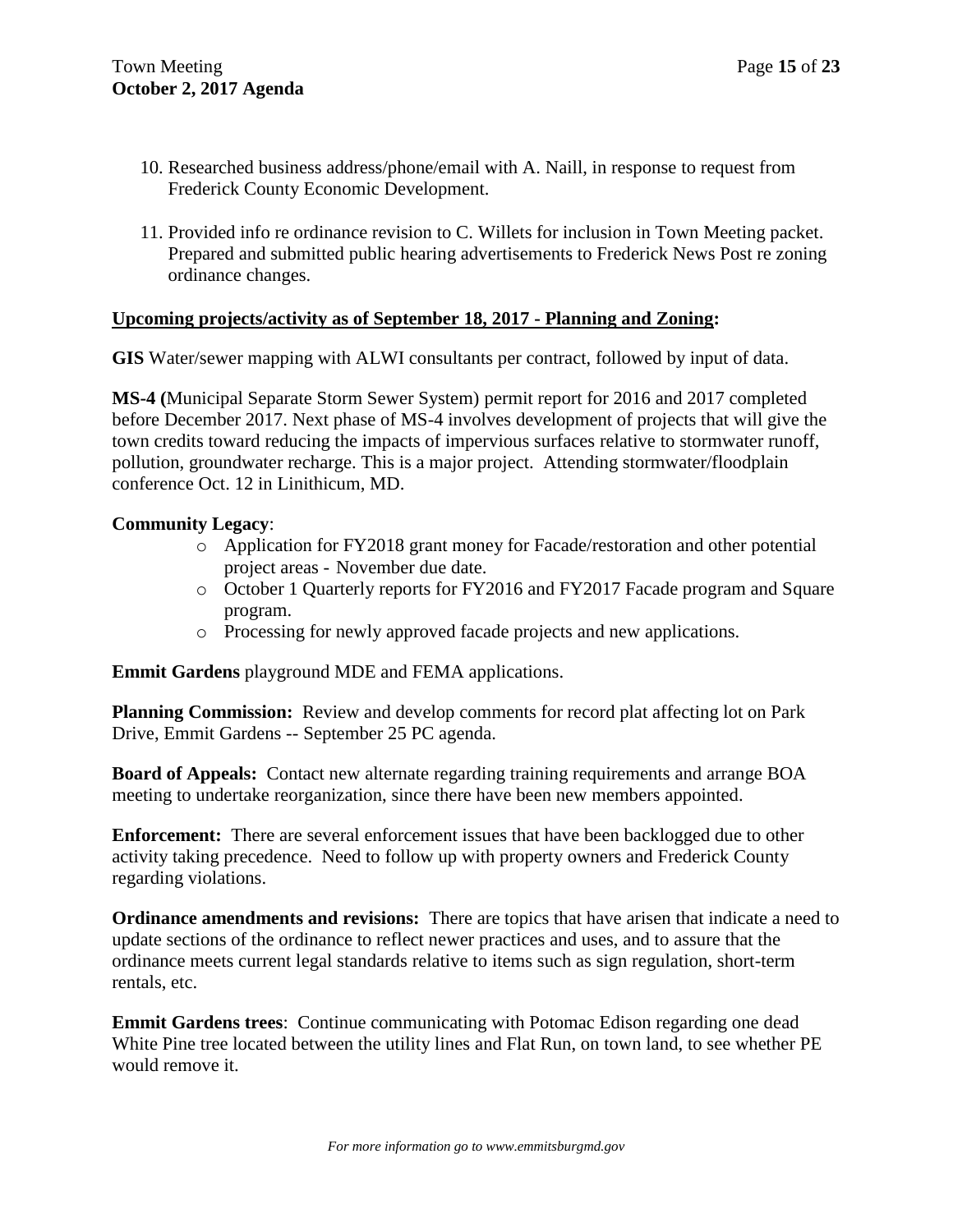# **E. COMMISSIONER COMMENTS**

# **F. MAYOR'S COMMENTS**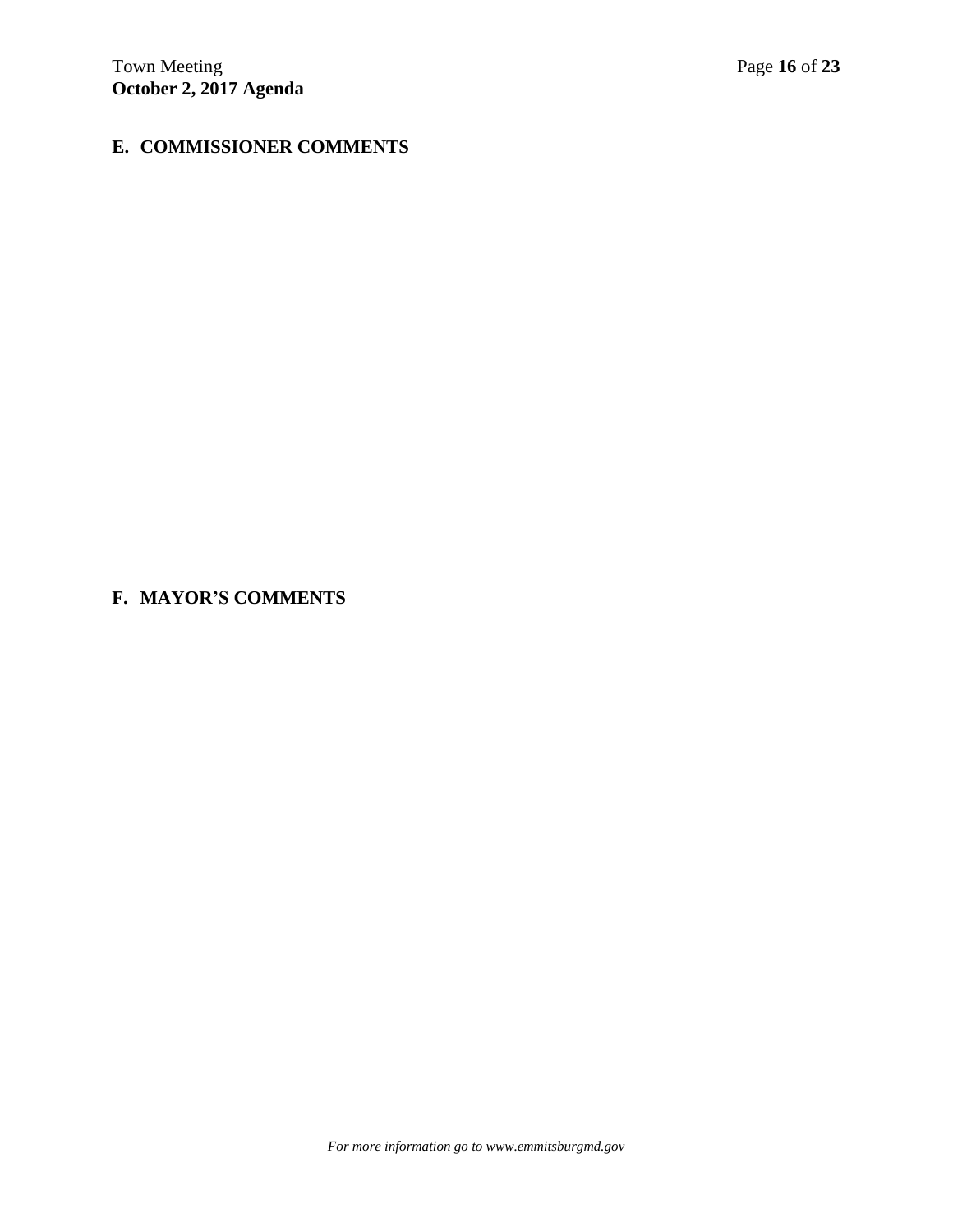# **G. PUBLIC COMMENTS**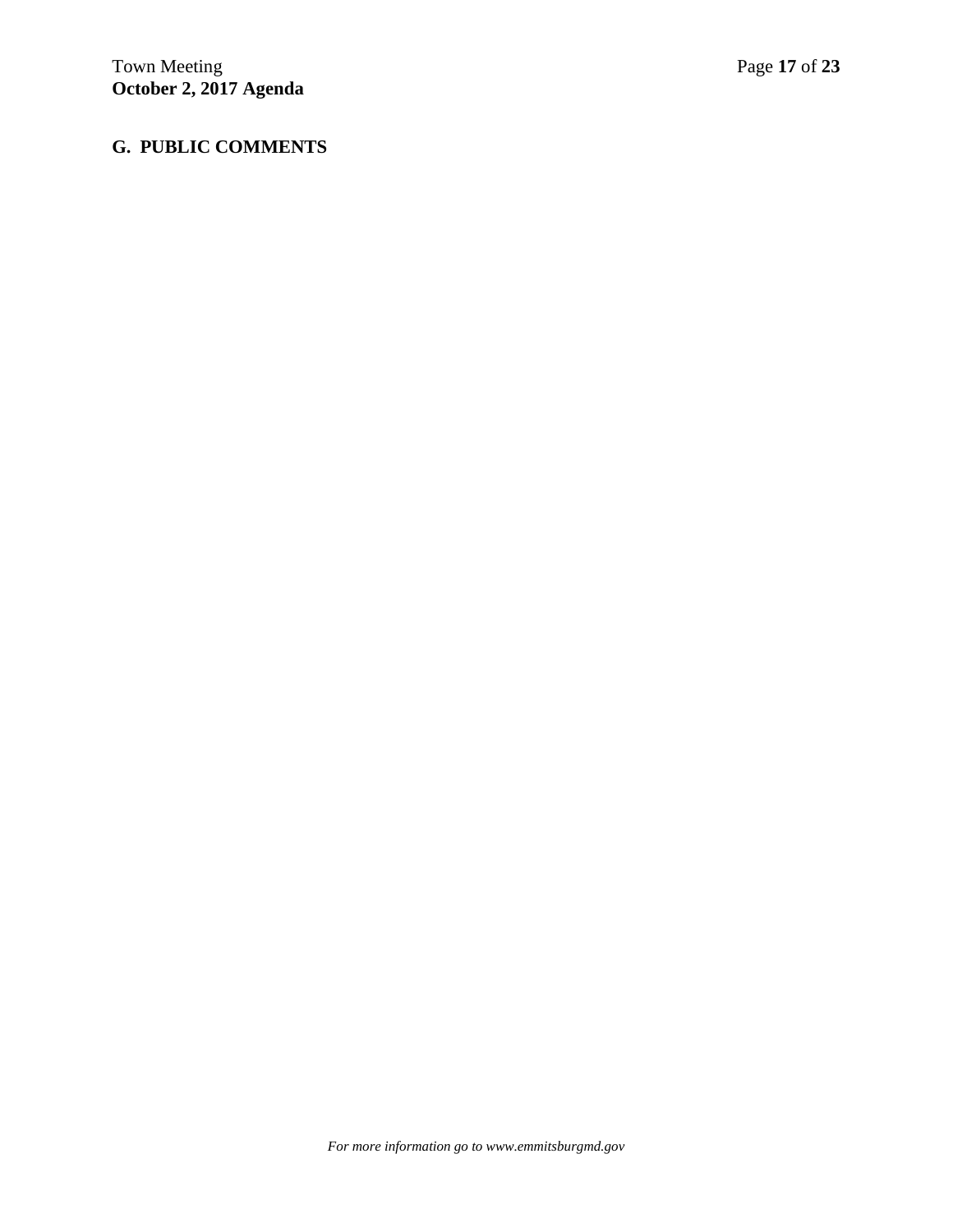# **H. ADMINISTRATIVE BUSINESS**

**I. Consideration of a Fund Regarding Accrued Leave at Separation of Employment:** Presentation by town staff at meeting.

# *Accrued Leave*

At the end of each fiscal year, the Town calculates the accrued leave amounts for all current employees by taking accrued vacation, personal, and sick hours that would need to be paid out in the case(s) an employee(s) would separate from Town employment.

Employees with accrued leave amounts with home departments in Water (Fund 4) and Sewer (Fund 5) are recognized by journal entry in Fund  $4 \& 5$  by increasing the accrued leave liability on the balance sheet along with booking the vacation expense on the income statement. Auditing standards dictate this journal entry for Enterprise Fund accounts each year.

Employees with accrued leave amounts with home departments in the General (Fund 1) are not recognized in the same manner although such payouts would also occur in the case(s) the employee(s) would separate from Town employment. Auditing standards dictate that a journal entry not be made for Governmental Fund accounts.

The leave amount in the General (Fund 1) as of 06.30.17 was \$128,320. Town staff recommends we begin to designate amounts each year in the Capital (Fund 2) to cover future leave payments when employees leave Town Employment. This can be accomplished with a budget transfer from General (Fund 1) to Capital (Fund 2). We recommend an initial transfer of \$32,000 which represents 25% of the current leave balance.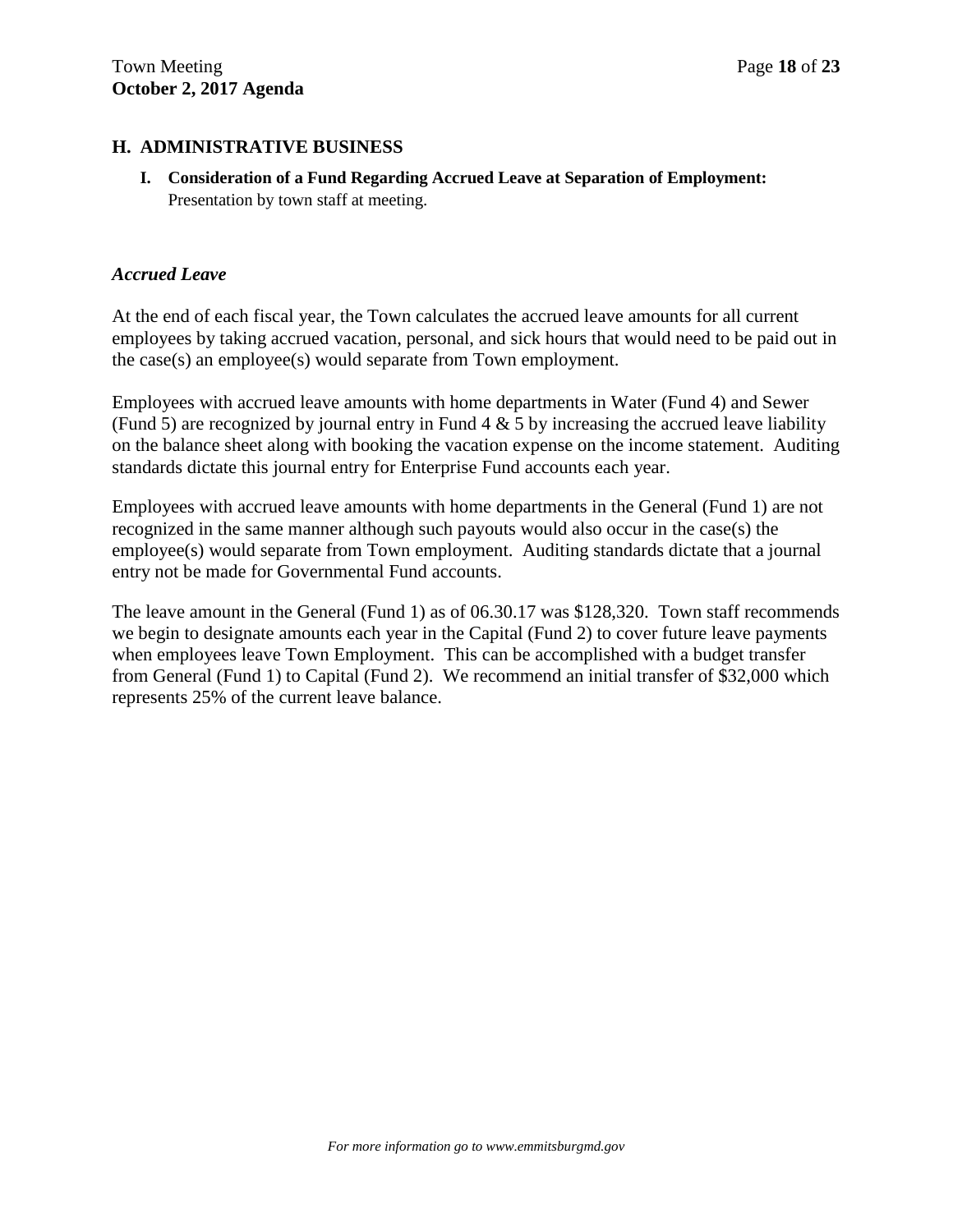## **J. CONSENT AGENDA**

# **I. Board of Appeals (3-year term)**

Re-appointment of Richard Kapriva to the Board of Appeals. *Term*: 10/17/2017 to 10/17/2020

# **K. TREASURER'S REPORT**

# **Town of Emmitsburg CASH ACTIVITY as of September 26, 2017**

| \$5,313,250 | Cash Balance September 1, 2017 |  |
|-------------|--------------------------------|--|
| 180.295     | Deposits                       |  |
| $-208,067$  | Withdrawals                    |  |

\$5,285,478 Operating Balance Forward

| <b>Check Amount</b> | <b>Vendor Name</b>                      | <b>Description</b>                        | <b>Check Date</b> | <b>Check Number</b> |
|---------------------|-----------------------------------------|-------------------------------------------|-------------------|---------------------|
| \$57,214            | <b>Treasurer of Frederick</b><br>County | FY174Q Law<br>Enforcement<br>Services     | 09.19.17          | 37488               |
| 24,500              | Make N Waves                            | <b>Installation of LED</b><br>Pool Lights | 09.13.17          | 37461               |
| 20,561              | MD Dept of Budget &<br>Mgmt             | Aug 17 Health<br>Insurance                | 08.30.17          | 37387               |
| 7,585               | <b>Fluid Pinpointing</b><br>Services    | Water Leak<br><b>Detection Services</b>   | 09.13.17          | 37456               |
| 7,017               | Kershner Environmental<br>Tech          | <b>Gas Control Valve</b>                  | 09.06.17          | 37435               |
| 5,875               | Republic Services                       | Sep 17 Refuse<br>Services                 | 09.13.17          | 37448               |
| 5,030               | HD Supply Waterworks                    | E-Coder                                   | 08.30.17          | 37385               |
| 4,804               | <b>Frederick County</b><br><b>DUSWM</b> | Aug 17 Tipping<br>Fees                    | 09.06.17          | 37430               |
| 4,225               | Alam B. Roofing                         | <b>Creamery Road</b><br>Roofing Project   | 09.19.17          | 37479               |
| 3,310               | Catoctin Labs                           | Chemicals                                 | 09.19.17          | 37482               |

*Ck dates 08.29.17 to 09.26.17*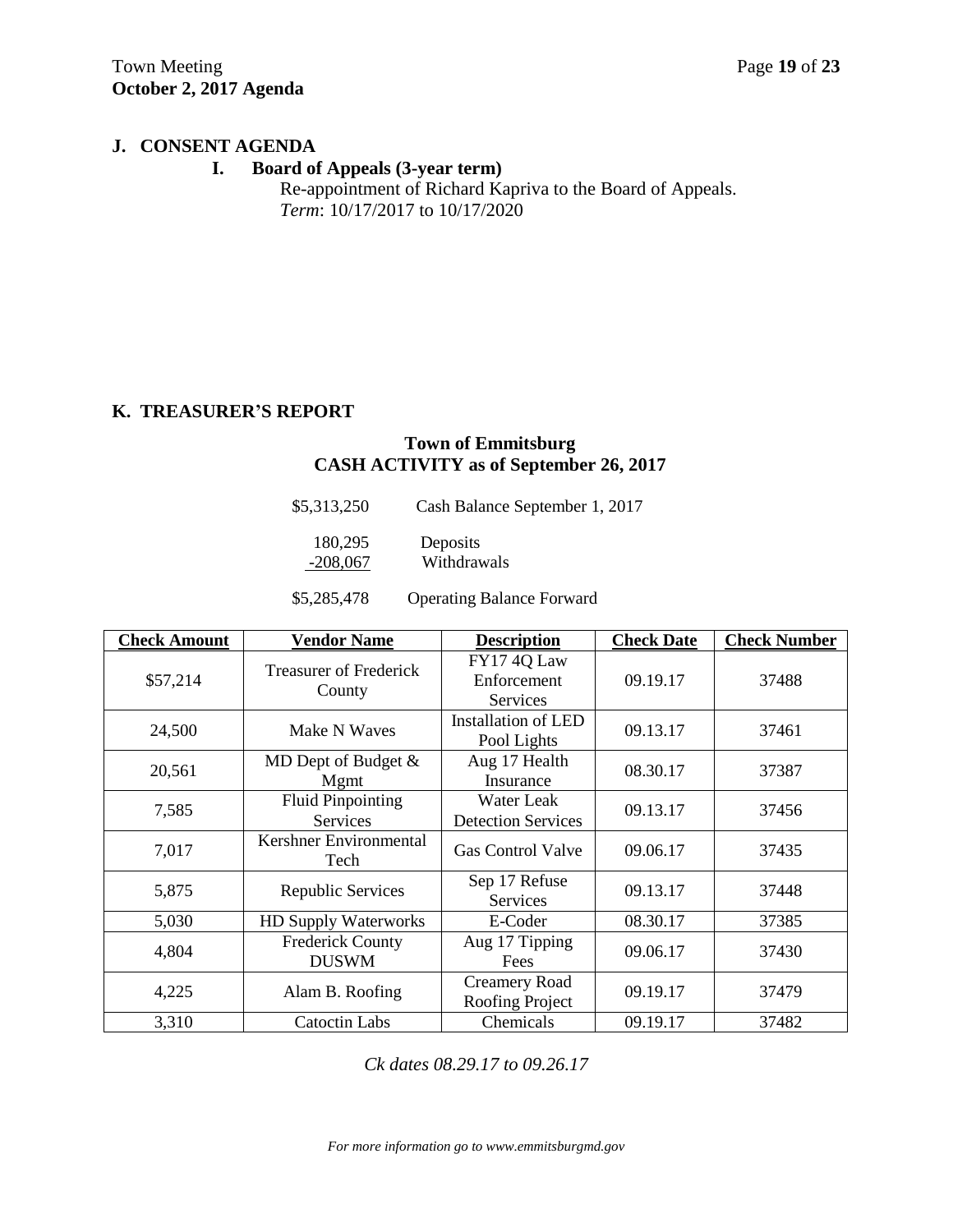**L. PLANNING COMMISSION REPORT:** Presentation at the meeting.

# **M. AGENDA ITEMS:**

**I. Swearing in of Mayor and Commissioner:** Swearing in at meeting. The winning Mayor will be sworn in by Sandra Dalton, Clerk of Circuit Court, Frederick County. The winning Commissioner will be sworn in by the winning Mayor.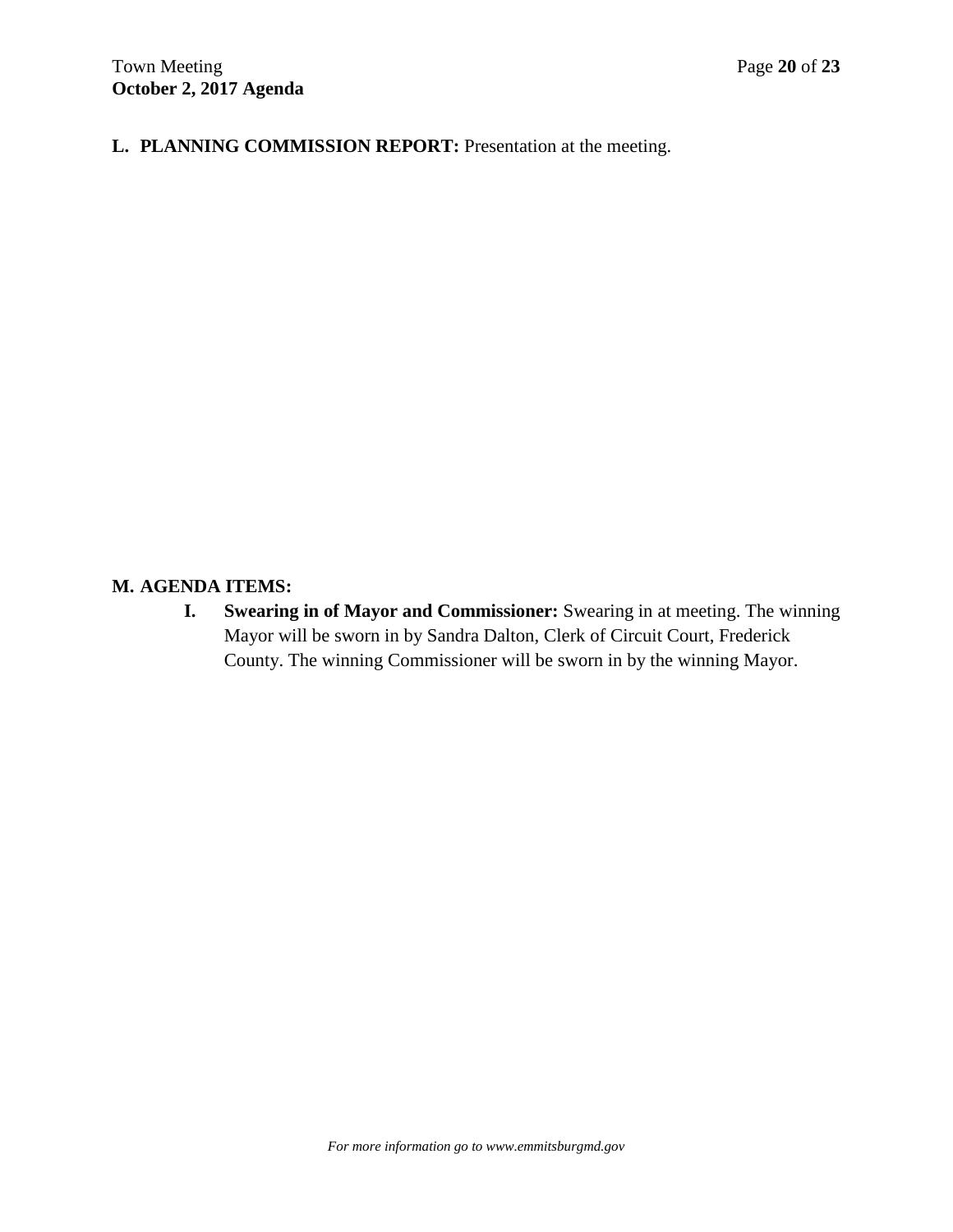# **AGENDA ITEMS CONTINUED:**

**II. Reorganization of the Board of Commissioners:** Presentation by Mayor Briggs at Town Meeting.

# **AGENDA ITEMS CONTINUED:**

**III. Updates on community related projects such as the SHA sidewalk, Flat Run Bridge, square project, dog park, etc.:** Presentation at meeting by town staff.

Projects to be reviewed:

- 1. Emmit Garden Playground
- 2. Route 140 Square Revitalization/Sidewalk Project
- 3. Route 140 Flat Run Bridge Project
- 4. Community Park Swimming Pool
- 5. Community Park Dog Park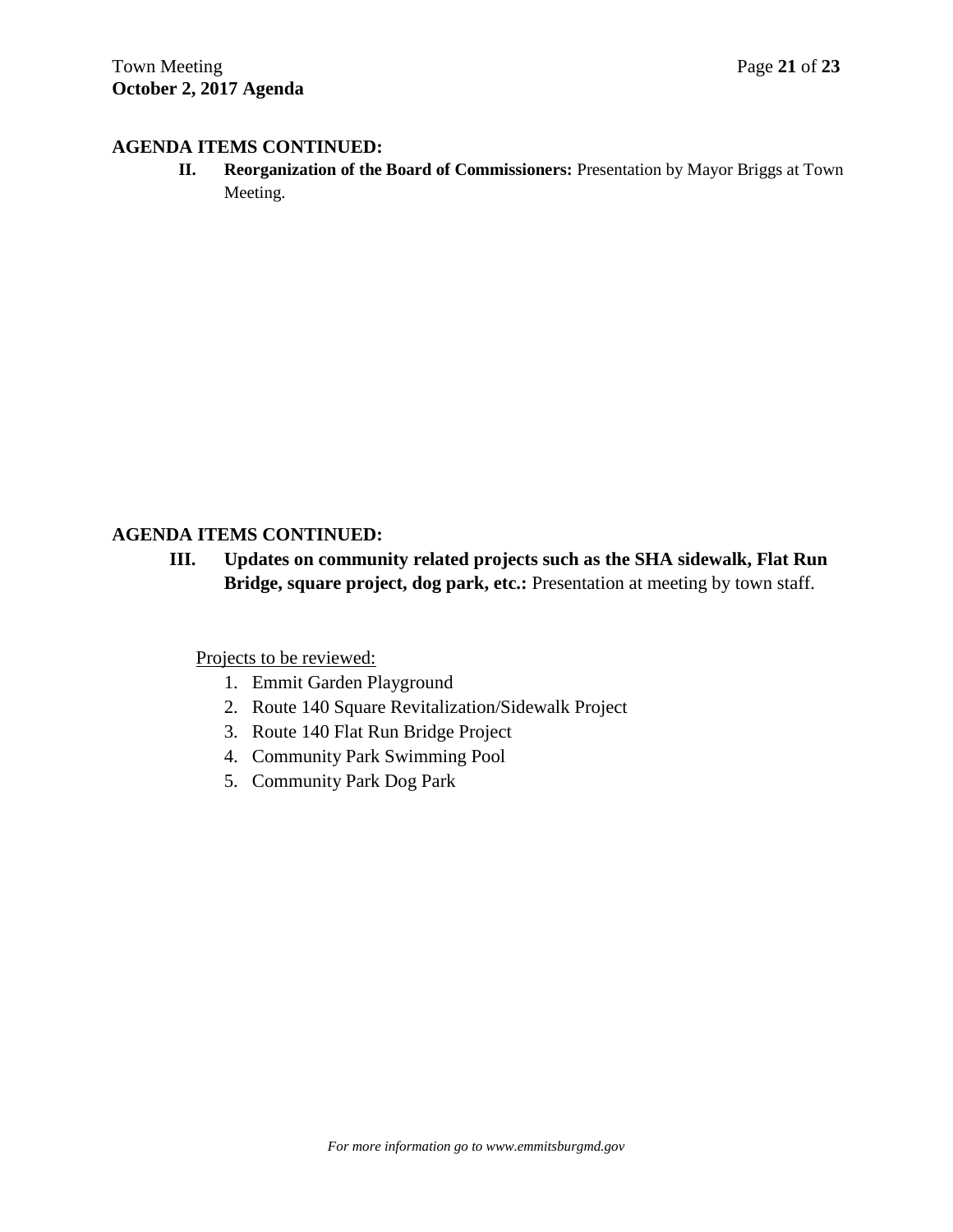# **AGENDA ITEMS CONTINUED:**

# **IV. New Route 140 Bridge at Flat Run dedication requested in the name of Terry**

**L. Myers:** Presentation at meeting by town staff.

## **REQUEST FOR PROPOSED MEMORIAL DEDICATION** *APPLICATION*

# **Facility for which dedication is requested:** Route 140 Flat Run Bridge

**Location of facility:** Route 140 in Emmitsburg, Maryland

**Requested Dedication:** Terry L. Myers

**Justification:** Terry L. Myers was a member of the Vigilant Hose Company. He died in the line of duty on February  $15<sup>th</sup>$  1999. He was the first Vigilant Hose Company member to die in the line of duty.

**Relevance and significance for Maryland citizens:** Historical importance to Emmitsburg. Also, Emmitsburg houses the National Emergency Training Center, thus many fire fighters come to Emmitsburg. We'd like to honor our community and the men and women who serve on the line of duty through this dedication.

**\*NEEDED:** Support for dedication - Have elected officials in the area of the facility been asked to comment? (List names and responses.) Please attach support letters.

## Dedication Steps:

- 1. Complete application and submit to the State Highway Administration.
- 2. Maryland Department of Transportation (MDOT) will review initial request.
- 3. MDOT will present request to Maryland Transportation Commission.
- 4. Maryland Transportation Commission will approve/decline dedication.
- 5. If approved, the memorial sign will be installed on east/west bound sides near bridge. MDOT will cover the cost as long as we get the standard brown signs with white letters.